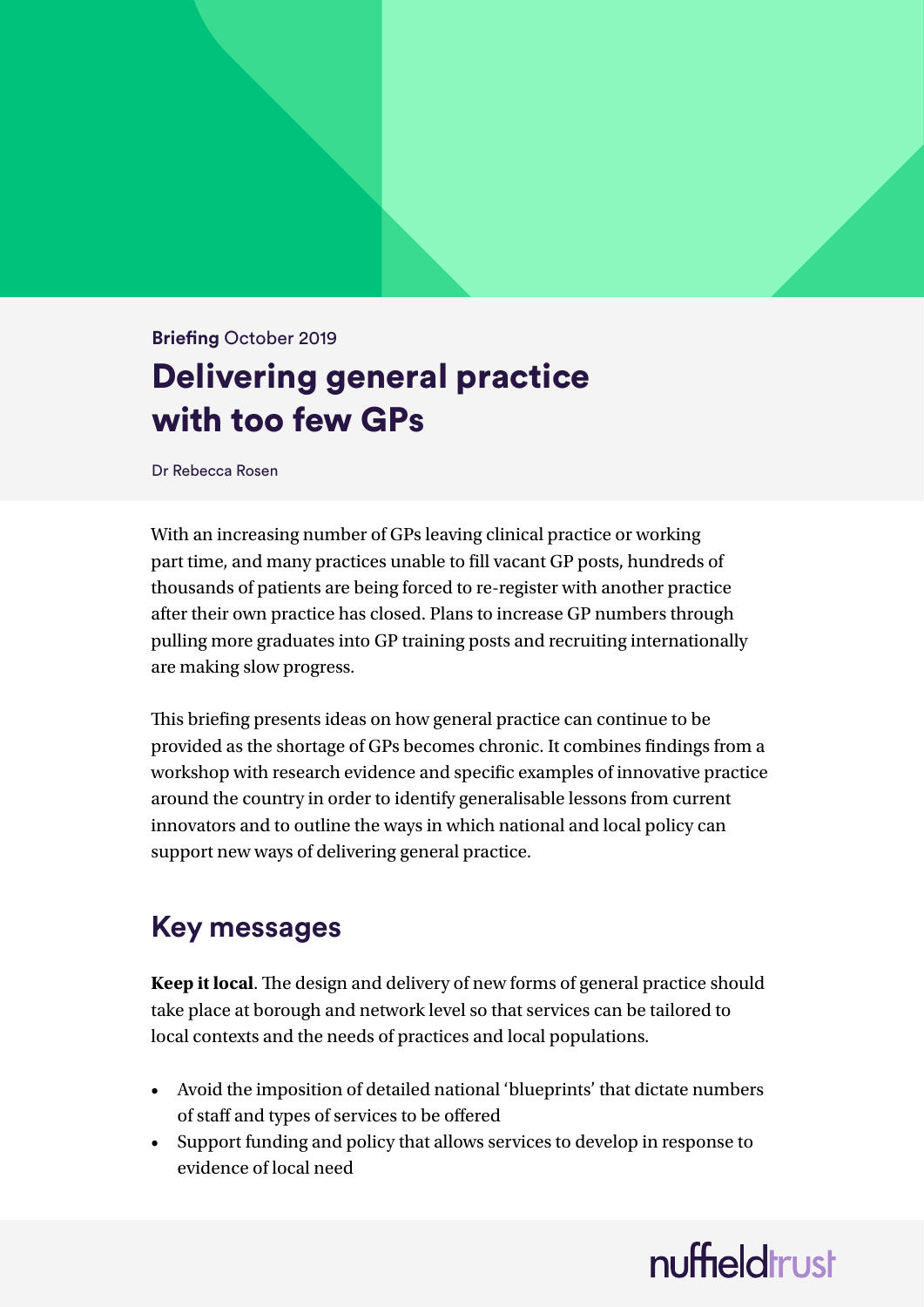• Tolerate variations in pace of change and in the ways services are delivered if this reflects local responses to population health needs.

**Invest substantially in change.** A significant proportion of the £4.5 billion committed to general practice and primary care by 2020/21 should be set aside and sustained over several years to invest in capital and running costs and staff development. Most important will be:

- training for clinicians in new clinical roles; for GPs to supervise and quality assure new clinical roles; for all practice and primary care network staff to understand new ways of working; and for multi-disciplinary teams working across organisational boundaries
- technology to support new, more efficient and more convenient forms of service delivery
- premises to be developed in order to accommodate new clinical staff and new services
- organisational development support for the introduction of a new workforce and new ways of working.

Without this investment, change will be at best slow and difficult to sustain – and at worst will fail.

**Maintain realistic expectations about the pace of change** that can be expected from a workforce that is already known to be under intense pressure and where time and resources are needed:

- to enable staff to learn new skills and develop new working relationships
- to develop trust in new ways of working so they become part of routine care
- to involve patients, carers and the public in designing new ways of working
- to involve patients and carers in developing communications about changes in GP services and how to make best use of them
- to increase staff and patient awareness of, and willingness to use, digital delivery of selected GP services.

#### **Ensure that high quality data is generated, collected and analysed** for

all new initiatives being introduced to redesign general practice. This data can be used to monitor progress against stated objectives. However, new methodologies will also be needed to evaluate the broader effects of complex changes in service delivery that are constantly adapting in response to new professional roles and other factors.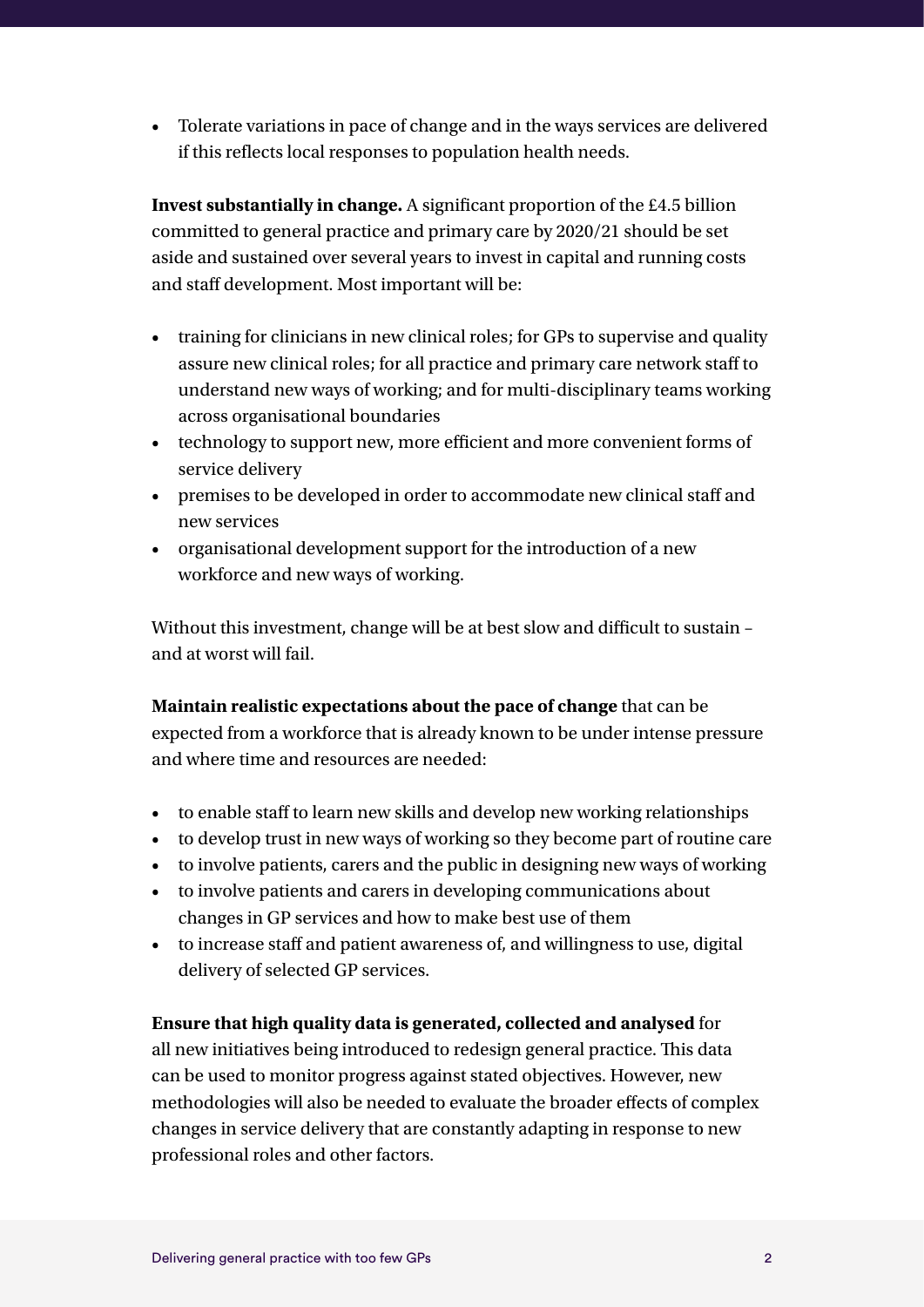### **Introduction**

With an increasing number of GPs leaving clinical practice or working part time, and many practices unable to fill vacant GP posts (BMA, 2018a), hundreds of thousands of patients are being forced to re-register with another practice after their own practice has closed (Siddique, 2018). Plans to increase GP numbers through pulling more graduates into GP training posts and recruiting internationally are making slow progress (BMA, 2018b).

This briefing presents ideas on how general practice can continue to be provided as the shortage of GPs becomes chronic. It combines findings from a workshop with research evidence and specific examples of innovative practice around the country to identify generalisable lessons from current innovators and to outline the ways in which national and local policy can support new ways of delivering general practice.

The original workshop explored three themes:

- Changing our conceptualisation of general practice to better address the overall health and wellbeing of patients
- Developing a more diverse clinical workforce that works together in new and different ways
- Using technology innovatively.

The themes were selected because they are prominent in the current policy agenda; they have potential to create additional capacity in general practice without the need for additional GPs; and because current examples of innovative practice in each domain exist as a starting point for discussion about their potential for wider use.

The workshop aimed to describe opportunities created by recent policy in the above domains; to understand what is helping and what is hindering implementation; and to identify ways in which national and local policy can support change.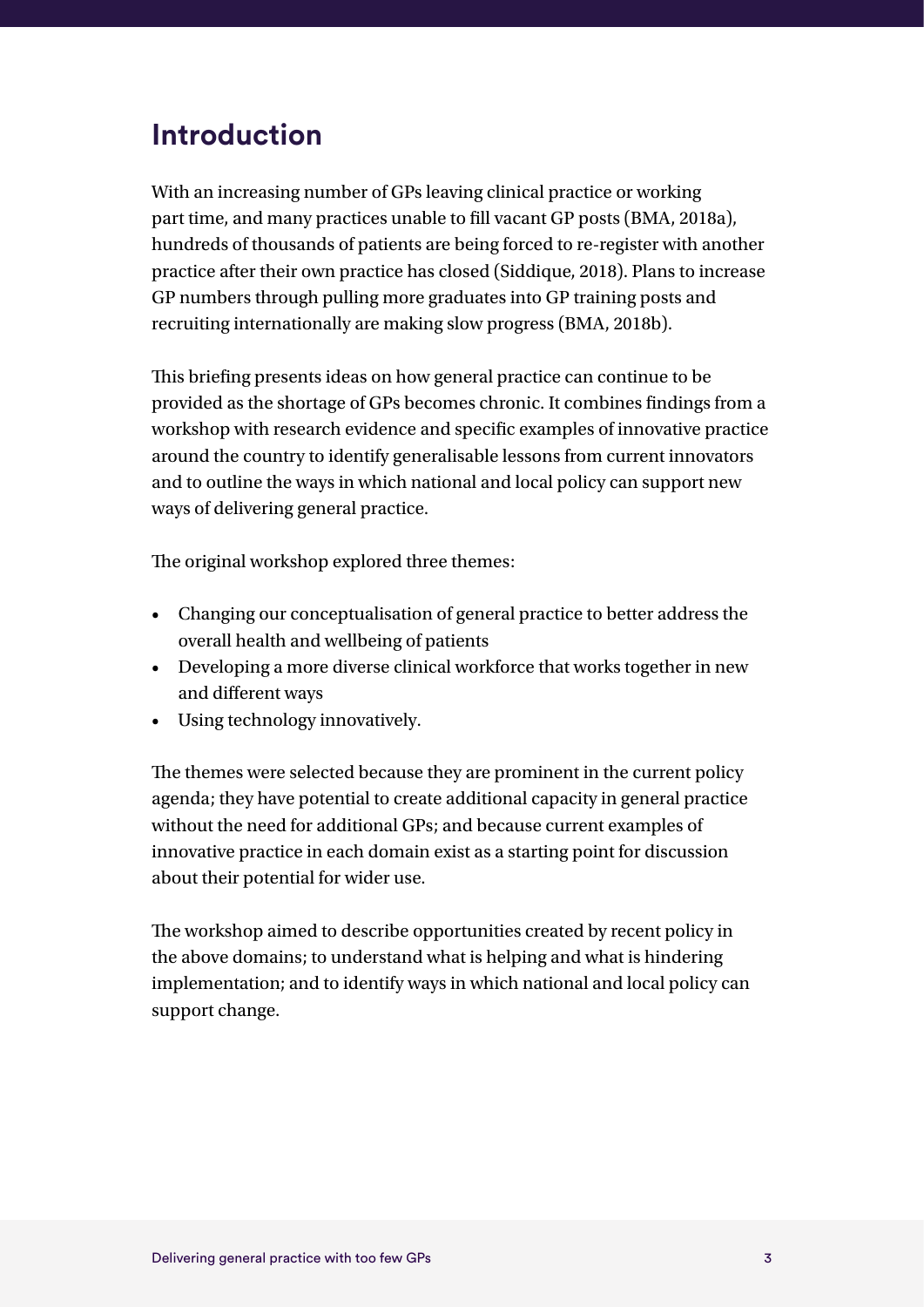### **Workforce and policy context**

After several years of increasing GP numbers (Dayan and others, 2014), recent figures reveal a 6% fall in the number of full-time equivalent (FTE) NHS GPs between 2015 and 2018, with 441 fewer in post in 2019 than the previous year (NHS Digital, 2019).

The 2015 New Deal for General Practice promised 5,000 new GPs by 2020 (Hunt, 2015), but progress here has been slow. The current estimated shortage of 2,500 FTE GPs is predicted to increase to 7,000 FTE GPs by 2024 (Beech and others, 2019). Campaigns to promote general practice among medical graduates (see, for example, the Royal College of General Practitioners (2019) 'Think GP' campaign) resulted in GP training places being filled in 2018 for the first time in several years (Rimmer, 2018). However, up to 8,500 retirement and pre-retirement GPs may leave the workforce in the next five years. This would counter the impact of improved recruitment, although new digital services that allow home working and flexible hours may encourage some GPs who are currently not practising to return to work (Ipsos Mori and others, 2019).

The 2016 GP Forward View (NHS England, 2016a) offered various solutions to the GP workforce shortage, including GP practices working together at scale to share services and staff; use of technology; introducing new clinical roles; and more effective team working. These changes had been occurring slowly until the publication of the NHS Long Term Plan in 2019 (NHS England, 2019a) and the accompanying GP contract framework (NHS England, 2019b) mandated the introduction of GP networks and the deployment of a range of digital technologies. Funding was also provided to employ shared clinical staff (such as pharmacists and social prescribers), so the scene has been set to deliver general practice in ways that allow for the shortage of GPs.

### **Preserving the core functions of general practice**

Any initiatives to redesign services will need to maintain the broad clinical scope of general practice if it is to remain the foundation of the NHS, where the majority of clinical encounters take place. The work of general practice spans consultations for single problems; standardised tasks and procedures; coordination with other health and social care providers for complex ongoing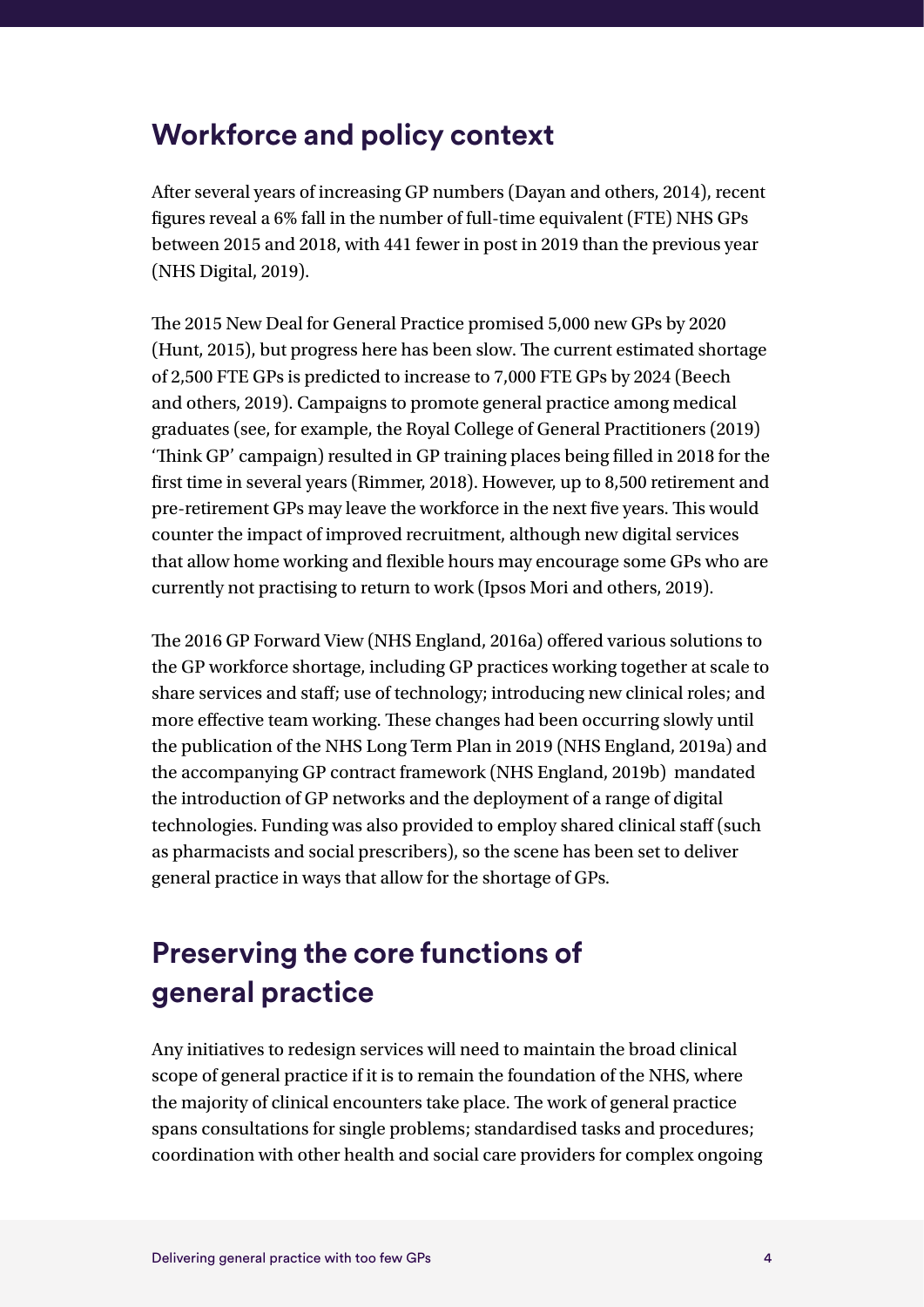conditions; and the interpretation and management of undifferentiated and changing symptoms with a wide range of underlying causes (Reeves and Byng, 2017).

Evidence suggests that the ability of GPs as expert medical generalists to address a broad range of needs and to interpret them in the context of each patient's personal and social context can improve outcomes and reduce overall demand for care (Rosen, 2018). Approaches which seek to address the GP shortage by deconstructing general practice into its constituent functions (to be delivered by non-doctors or using technology) need to be mindful of the interplay between these functions. If the ongoing, trusting relationship that some patients still develop with their doctor is disrupted, there may be unintended consequences, such as delayed diagnoses; increased referrals; and increased use of services.

### **The workshop**

Participants at the workshop included clinicians, managers, policy makers, educationalists and researchers who participated in the three themed smallgroup discussions in line with their personal interests. The groups considered the opportunities and barriers associated with wider implementation of existing innovative services. They also considered ways in which national or local policy could enable promising initiatives to be rolled out more widely.

A plenary discussion drew together the ideas from small groups to identify a set of recommendations to policy makers that would help to support general practice and enable it to transform in line with the Long Term Plan.

## **Theme 1: Re-conceptualising general practice to involve patients in decisions that affect their health and wellbeing**

The model of general practice described by Professor Al Mulley (Managing Director at the Dartmouth Institute for Health Policy and Clinical Practice and Professor of Medicine at Dartmouth Medical School) is rooted in a different logic, design and skill mix to most current GP services in England. The model maintains a relentless focus on the combined physical, behavioural and social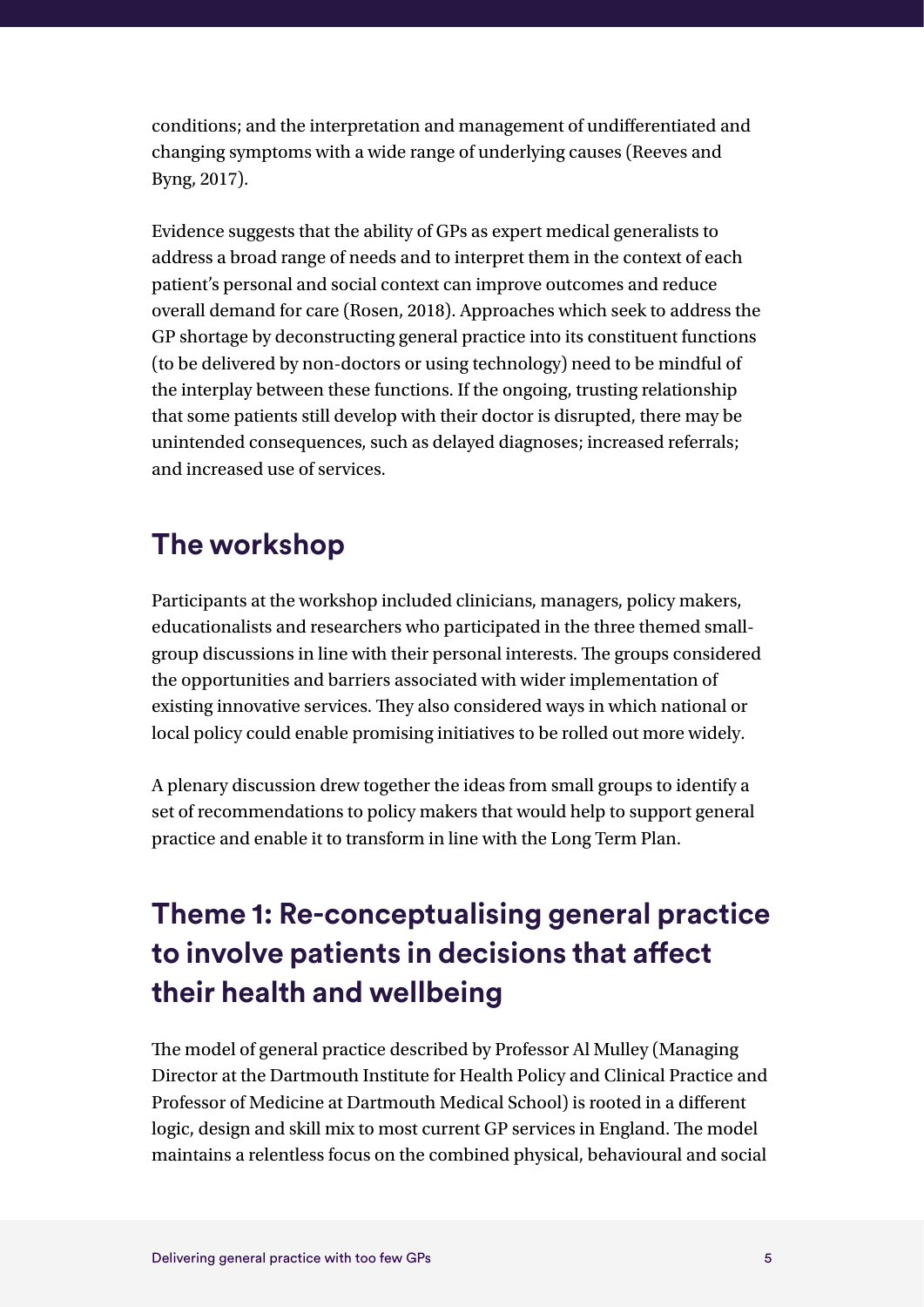factors that shape health and wellbeing, and seeks to personalise care by:

- Promoting healthy behaviours and preventing ill health
- Systematically applying patients' personal preferences and values to shape treatment choices
- Identifying and addressing the social factors such as housing and financial pressures and work stresses – that affect health and increase demand for health care.

Taking account of these factors may help to reduce the waste and harm that occurs when patients are not supported to make treatment decisions that reflect their personal goals and preferences. This model focuses heavily on the social determinants of health and wellbeing, which are often neglected in clinical assessments. The approach creates an opportunity to avoid substitution of high-cost medical care for a social intervention that would better meet patient needs and preferences (e.g. replacing a handrail in a home, rather than replacing a hip). This has the potential to contribute to a return on the £4.5 billion invested in general practice and primary care (see 'What does the evidence say?' below).

#### **Understanding the model**

This 're-conceptualising' model described by Professor Mulley uses 'health coaches' to expand the clinical team's capacity to engage patients in clinical decisions and to assess the personal and social factors affecting their health and wellbeing. Coaches talk to patients before they see the GP, using motivational interviewing techniques to explore the underlying causes of physical symptoms and, where possible, to identify social, behavioural and environmental solutions that can address them more effectively than biomedical interventions.

Coaches are often recruited from outside health care, ideally from the same communities as patients and sharing many of their lived experiences. They draw in GPs to assess and respond to clinical aspects of the conversation and help to ensure that treatment decisions reflect patient preferences (such as replacing a handrail). They also link patients to other local services to address the wider issues affecting their health.

This model of primary care is being used in over 30 sites in the US by Iora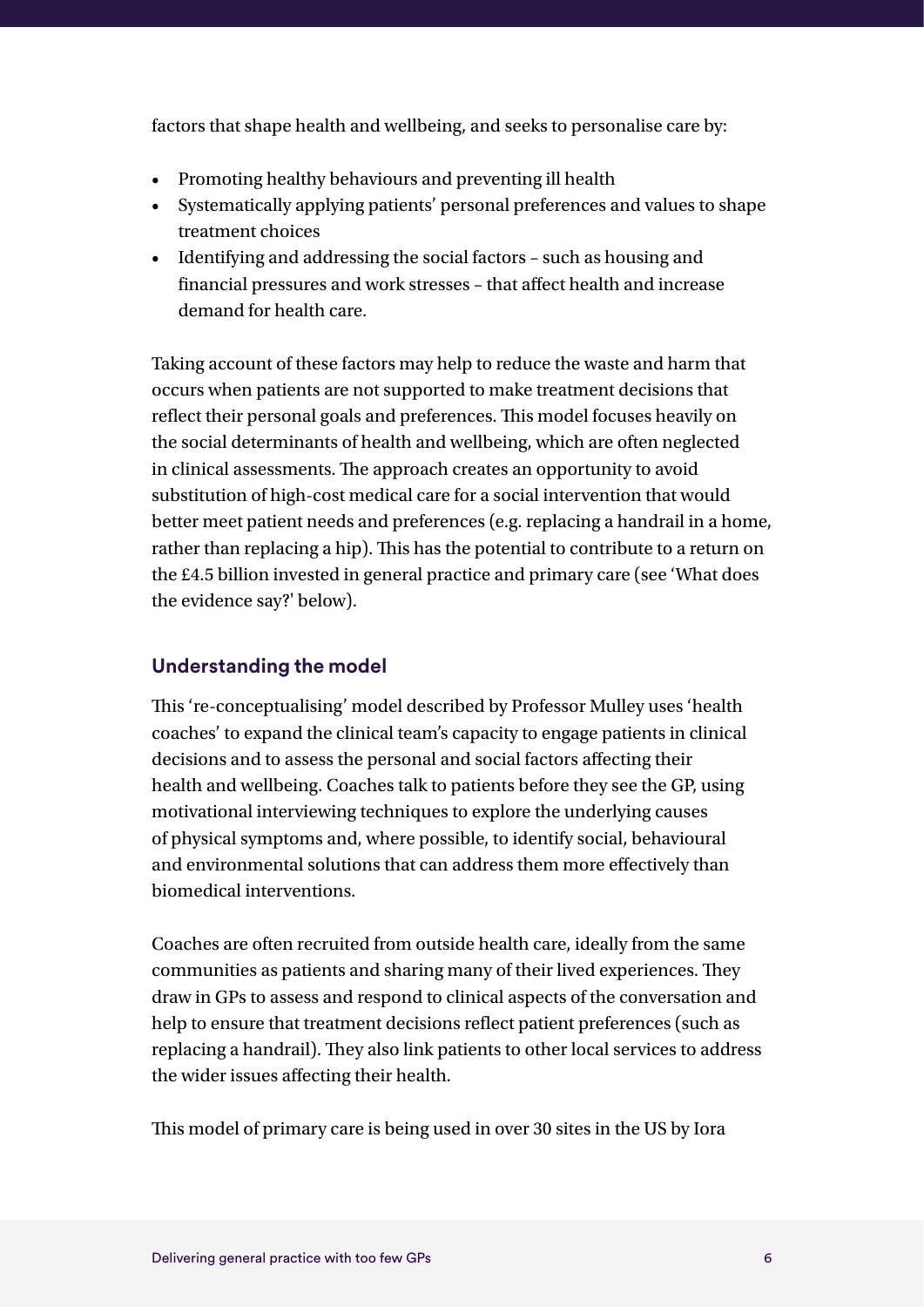Health (Govindarajan and Ramamurti, 2018). It requires a fundamental redesign of general practice, since four to five health coaches are employed – at relatively low cost – for each GP and patients typically spend longer with their coach than with clinicians. The typical general practice 'workforce pyramid' (with more GPs than nurses and other clinical support staff) is inverted, fundamentally changing primary care staffing ratios.

If many transactional tasks can be delegated to coaches, GPs have more time with patients to develop an effective therapeutic relationship, working in collaboration with coaches to support patients to make important choices regarding their health and wellbeing. The model also makes rigorous use of data to identify patient needs, track patient experience and clinical outcomes and report on progress against agreed objectives for general practice.

#### **What is already in place that may be generalisable?**

This model has some shared characteristics with the introduction of social prescribers into general practice to identify social determinants of poor health and to help patients navigate to the appropriate alternative services. Funding for primary care network social prescribers through the GP contract framework (NHS England, 2019b) could be interpreted as putting the first building blocks of this model in place. Practices in Frome in Somerset (NHS England, 2016b) and Halton in Cheshire (Baird and others, 2018) are already demonstrating how GP practices can promote health and wellbeing through links with their local communities.

#### **Patient and staff perspectives**

Workshop participants had mixed views about this model: some welcomed it because coaches have the potential to engage people in their health, wellbeing and clinical care, as envisaged in the original Wanless Review (2004). Participants also felt that the 30,000–50,000 populations of primary care networks is the right scale for coaches to build links with the local community.

Others were concerned that the range of non-medical and social problems that health coaches address should be steered away from general practice rather than encouraged into a medical model. Participants also questioned the cost of this approach, arguing that GPs provide cost-effective care and introducing other types of practitioner may ultimately cost more. The model represents a significant departure from traditional doctor–patient interactions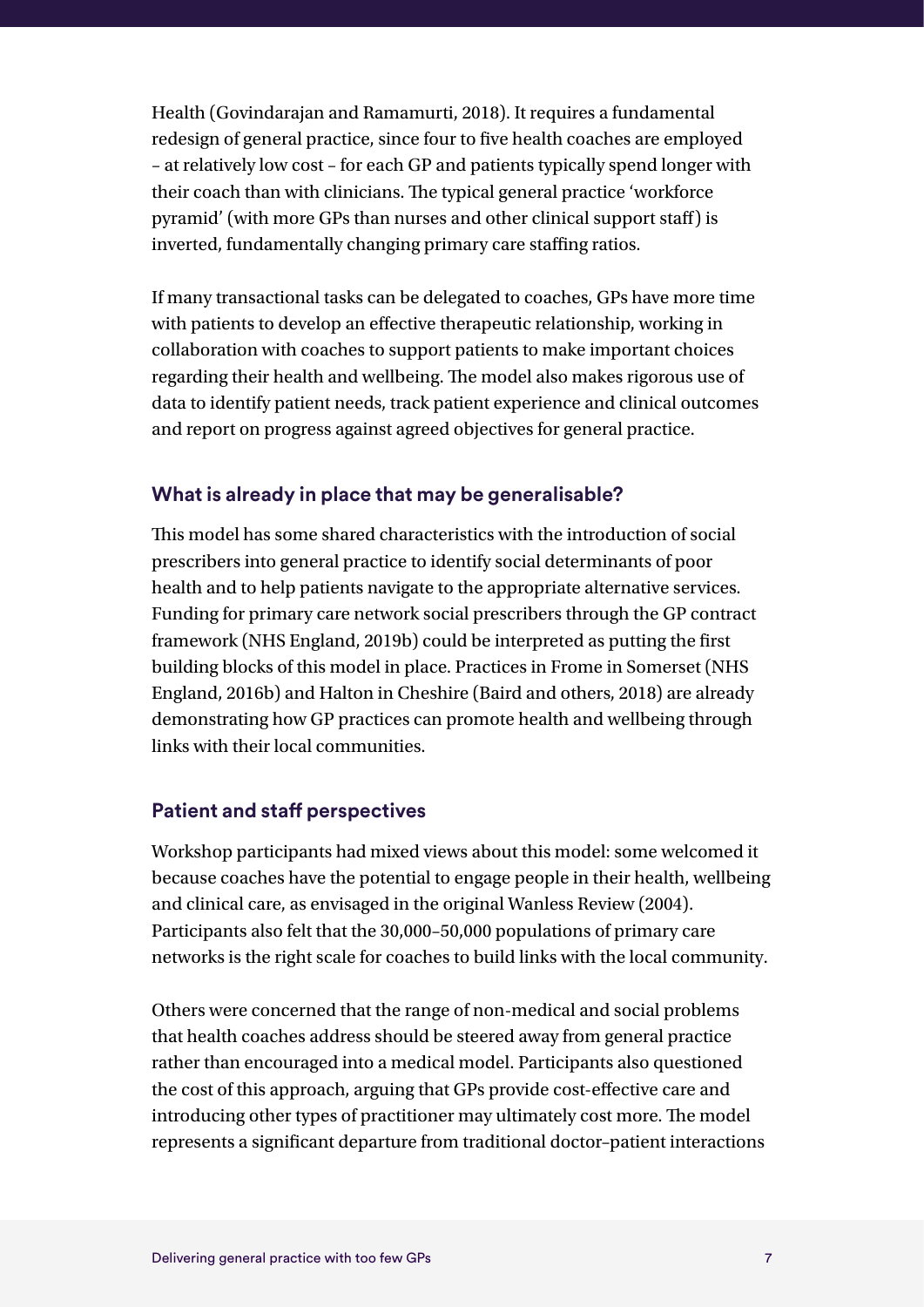in general practice and would require patients to accept fundamental changes in services, which they may or may not be willing to do.

#### **What does the evidence say?**

Research on the factors that shape health and wellbeing has been compiled into a **[unified estimate which suggests](https://www.goinvo.com/vision/determinants-of-health/)** that around 30% of poor health can be attributed to social circumstances and physical environment, and more than an additional 35% to behaviour (**[GoInvo](https://www.goinvo.com/vision/determinants-of-health/)**, 2017). There is evidence that motivational interviewing in the clinical setting can be effective for achieving sustained change in patient behaviour. Self-determination theory posits that such success is achieved when there is time to confer on patients a sense of autonomy, of competence, and of relatedness to the practitioner or clinical team (Vansteenkiste and Sheldon, 2006). There is also evidence that engaging patients in decisions about their health – in the way that welltrained health coaches do – can help them make choices that are consistent with their preferences while also reducing demand on the system (Stacey and others, 2017).

There has not been a methodologically rigorous evaluation of the Iora Health model, but estimates reported in the Harvard Business Review suggest it can save 15–20% of total health care costs, with 35–40% fewer admissions, high net promoter scores and low rates of patients leaving Iora, which suggests high patient satisfaction (Govindarajan and Ramamurti, 2018). Although direct comparison with the English health system is not possible, these figures suggest that reductions in overall costs and service use may be achievable.

#### **Next steps**

Workshop participants highlighted that this approach to re-thinking the delivery of general practice is not yet ready to be rolled out widely in England. Rather, there may be a local context in which to test out a broadening of the social prescriber role and significantly increasing the number of social prescribers per head of population. This approach is also consistent with an 'interpretive' dimension of general practice, in which people's health problems can be understood in the light of their wider health and social care context. The group highlighted the following issues for action by policy makers:

• Take a 'learn as you go' approach to testing this model of general practice,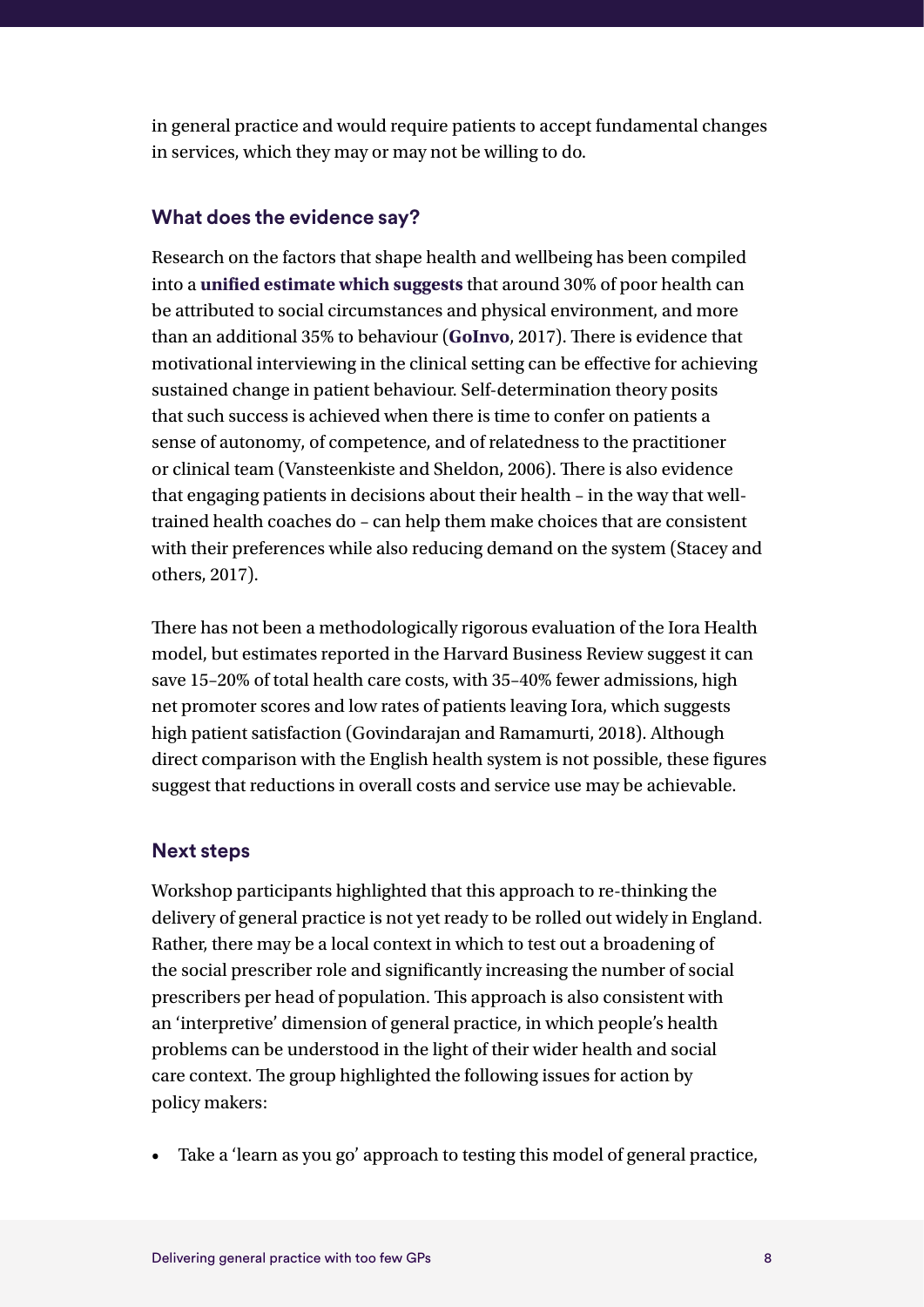sharing learning as it emerges and considering its implications for the future delivery of general practice. Evaluation of the model may require new methodological approaches, as these kinds of initiatives tend to be complex and adaptive evolving in response to the relationships that develop between team members and resources available in each local context. (Pype and others,2018),

- Allow local areas to modify the role of social prescribers in response to local contexts.
- Invest in the generation, extraction and synthesis of high quality data in order to monitor outcomes, costs, and patient and staff satisfaction.
- Training and development is required to ensure that emerging 'coaching roles' for social prescribers are integrated with other roles in the general practice team.

### **Theme 2: Delivering general practice with a different staff mix**

By 2023/24, an additional £891 million per year will be invested in the workforce for general practice and primary care (NHS England, 2019c). The challenge will be to ensure that this substantial funding generates a workforce incorporating different clinical roles (such as pharmacists, physiotherapists and mental health workers) that can address population health needs; provide high quality care with high staff and patient satisfaction; support the delivery of primary care services; and deliver a good return on investment.

Workforce transformation has already begun. By March 2019, a 1.5% fall in the number of FTE practising GPs was offset by a 1.9% increase in the number of nurses and a 5.6% increase in the number of other direct patient care staff across England (NHS Digital, 2019b). This trend is consistent with recommendations in various policy papers (Beech and others, 2019; Primary Care Workforce Commission, 2015; NHS England, 2016a), which describe future services staffed by teams of medical and other clinical professionals supported by technology and working across groups of practices (see Figure 1).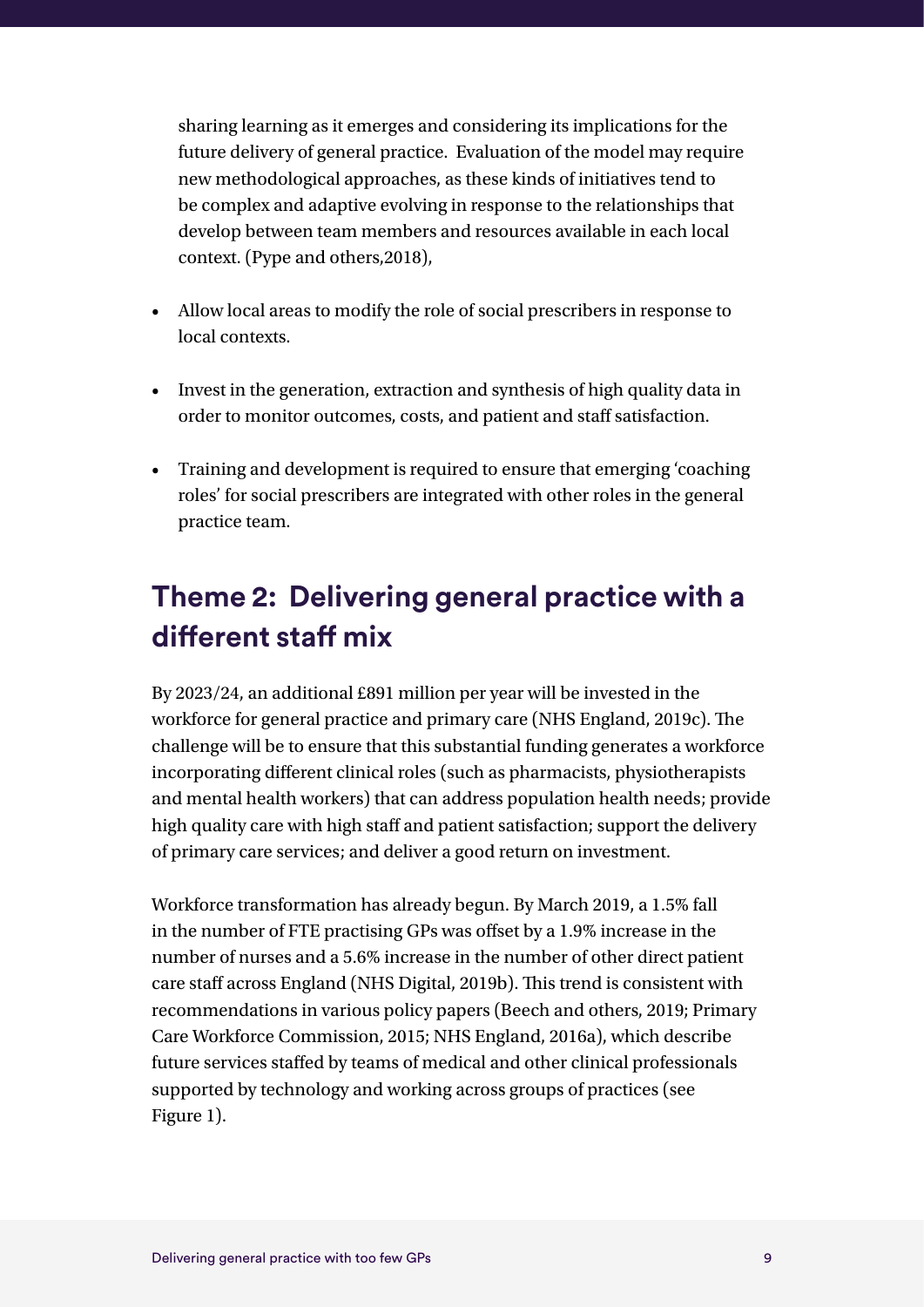

**Figure 1: Redesigning the general practice workforce to work across network**

Future model

Source: Beech and others (2019)

Introducing the staff mix model, Dr Nav Chana (Clinical Director, National Association of Primary Care) acknowledged the potential for multiprofessional teams to address population health needs and improve quality. This will blur the boundaries between the staff within general practice and wider services. GPs will need to work closely with a range of clinicians and with local community health and social care providers. This model focuses on team-based care, with teams designed around the needs of the population and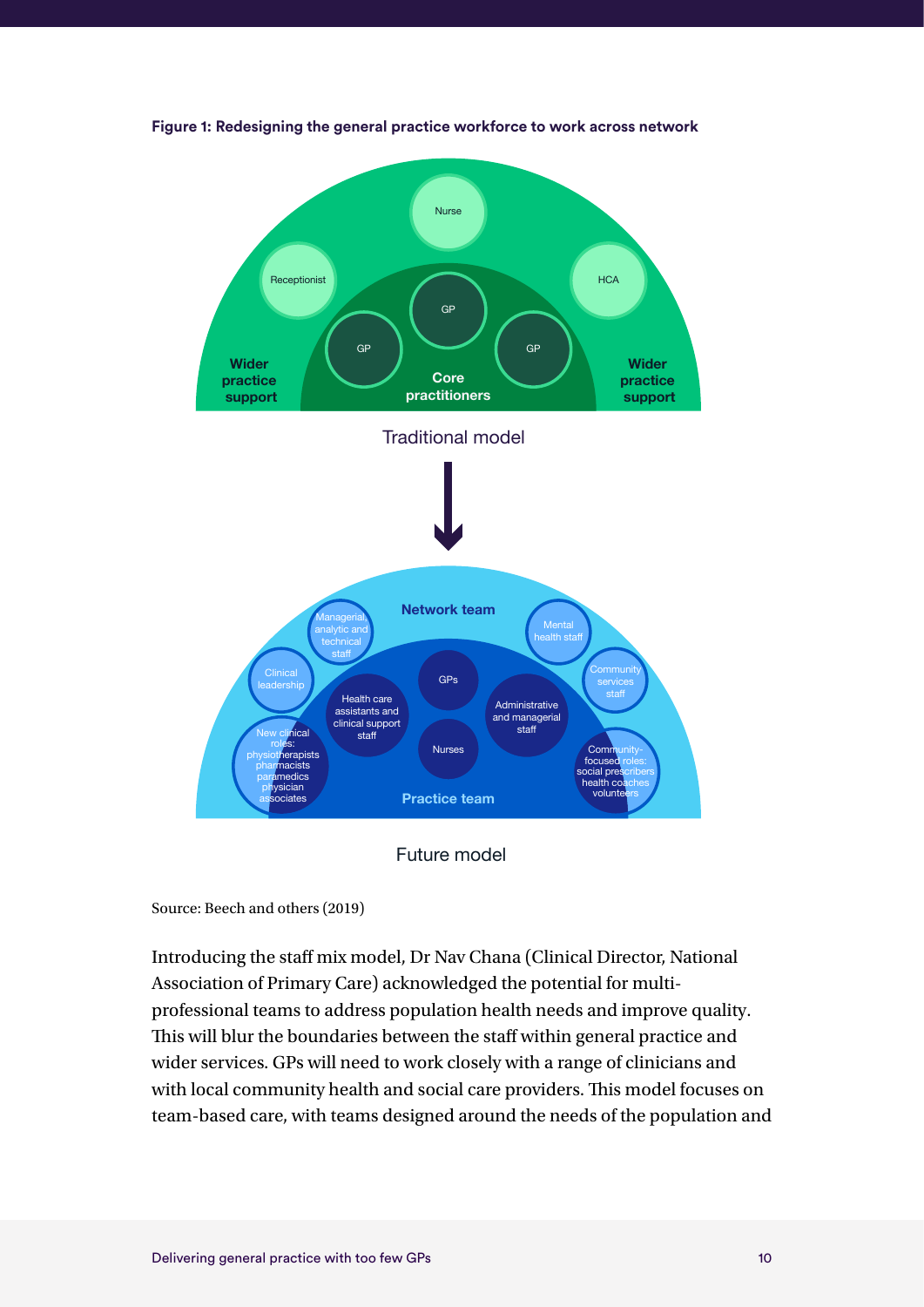team composition based on the care functions and skills needed, rather than national or local formulae calculating staff numbers per head of population.

It was noted that high quality team work doesn't emerge 'out of nowhere'. Clinicians and other professionals will need new skills for which significant training resources will be needed. Furthermore, effective team working requires detailed design and development. GPs will need to develop a different understanding of their role; new relationships with a range of clinicians; skills in supervising other clinicians; and new ways of working.

The emphasis in this model is on inter-professional training and development, and practices working with other primary care providers for which systems and processes are needed to ensure the right patients are steered to the right person for their needs. The development of training hubs is an opportunity to create the right education and training environments to support interprofessional learning (Ahluwalia and others, 2013).

#### **What does the evidence say?**

There is some evidence that team-based approaches – linked to changes in practice, better use of technology and better and expanded use of non-medical staff – have the potential to offset the increase in demand for services while improving access to and quality of care (Green and others, 2013; Auerbach and others, 2013; Bodenheimer and Smith, 2013).

However, research to date suggests that moving towards team-based care is unlikely to save money and requires skilful implementation for the full benefits to be achieved (Nelson and others, 2018).

There are also valuable lessons from the past about how to create effective multi-professional team working. The policy to de-institutionalise patients in psychiatric care and to create community mental health teams demonstrates how the large-scale introduction of team-working can be successfully implemented – albeit over time and with significant investment in professional and team development (Gilbert and others, 2014).

#### **What is already in place that may be generalisable?**

Around the country, practices in areas with significant and ongoing GP shortages are already redesigning their general practice workforce to sustain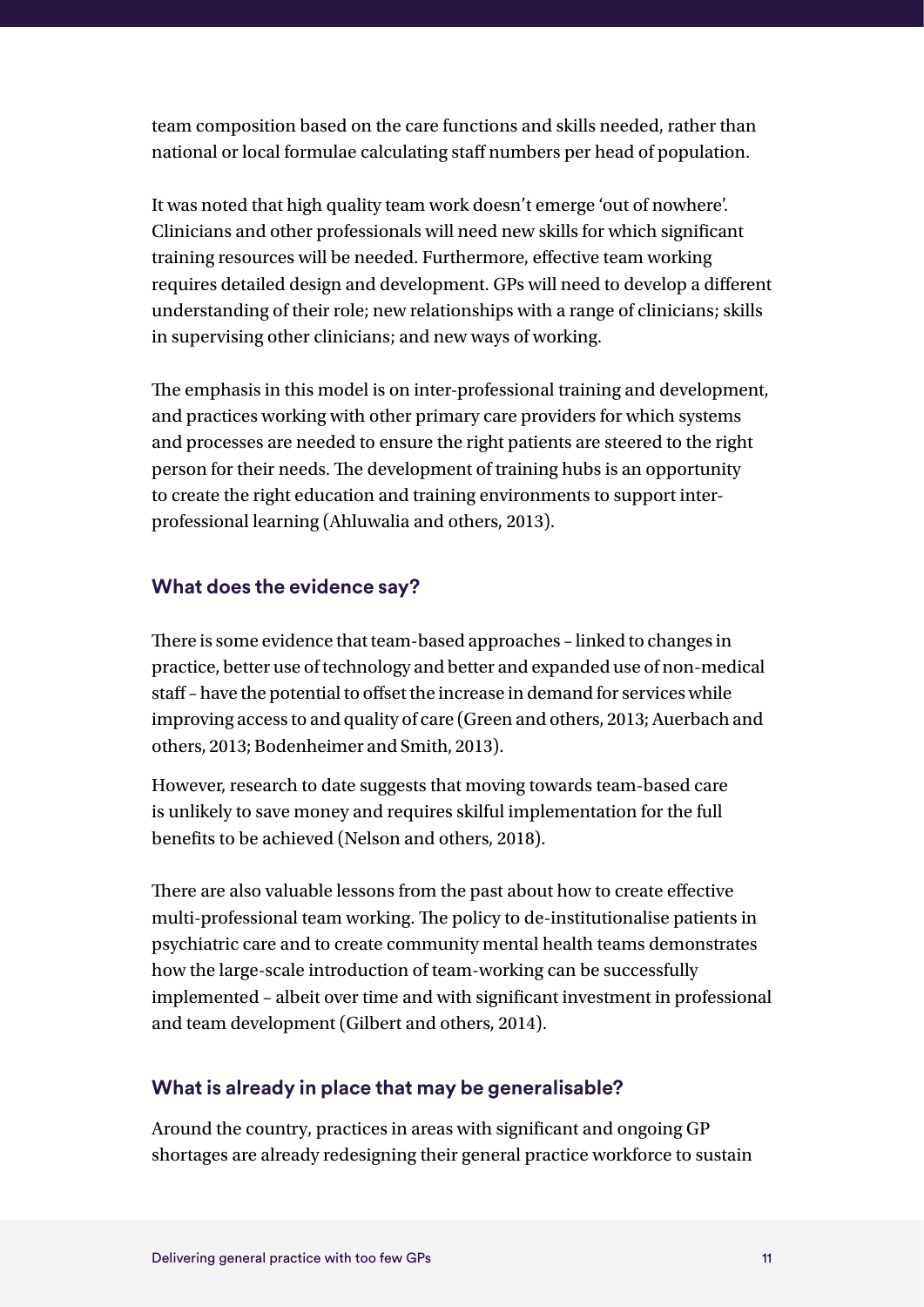services. In Kent, a practice that cannot recruit any GPs uses a combination of nurses, pharmacists and physiotherapists to deliver day-to-day appointments. A GP (either a locum or a GP seconded from the local GP network) visits the practice for a few sessions a week to provide appointments and to support the other clinicians and oversee patients with complex needs.

In Yorkshire and Humber, a regional training programme is in place to develop new skills among nurses, pharmacists and health care assistants. The longterm vision is to alter current staffing ratios in which GPs are typically the largest professional group in a practice to one in which GPs form a smaller proportion of the practice workforce, and who spend part of their time supervising other clinicians as they deliver selected elements of clinical care.

The group noted that current workforce planning tends to be about staff numbers and how to address lower than expected numbers in different roles. There is less emphasis on understanding population health needs and the care functions and skills required to address these needs. Workforce planning needs to change so that it is informed by local needs assessment and given nuance by an understanding of local context, including the specific needs of local communities and population sub groups. Once these details are understood, identifying the care services and professional skills that are required to address them can form the basis of a local workforce plan.

Equally important to the successful transition from the current workforce to one fit for the future are resources for professional training and development to ensure the re-designed multi-professional teams work effectively together. Organisational development support for practice to introduce the operational processes needed to support new ways of working is also required.

The two other small groups in the workshop also touched on issues that will affect the future development of the primary care workforce. For example, the technology group noted that video consultations are being delivered by doctors working from home. This allows GPs with carer responsibilities to return to the workforce, Remote monitoring technologies are also releasing clinician time that is currently spent monitoring long-term conditions. Equally, the 'reconceptualising general practice' group heard that nonclinically trained health coaches can reduce the time a GP spends with a patient with complex health and social needs, freeing up time to consult with additional patients.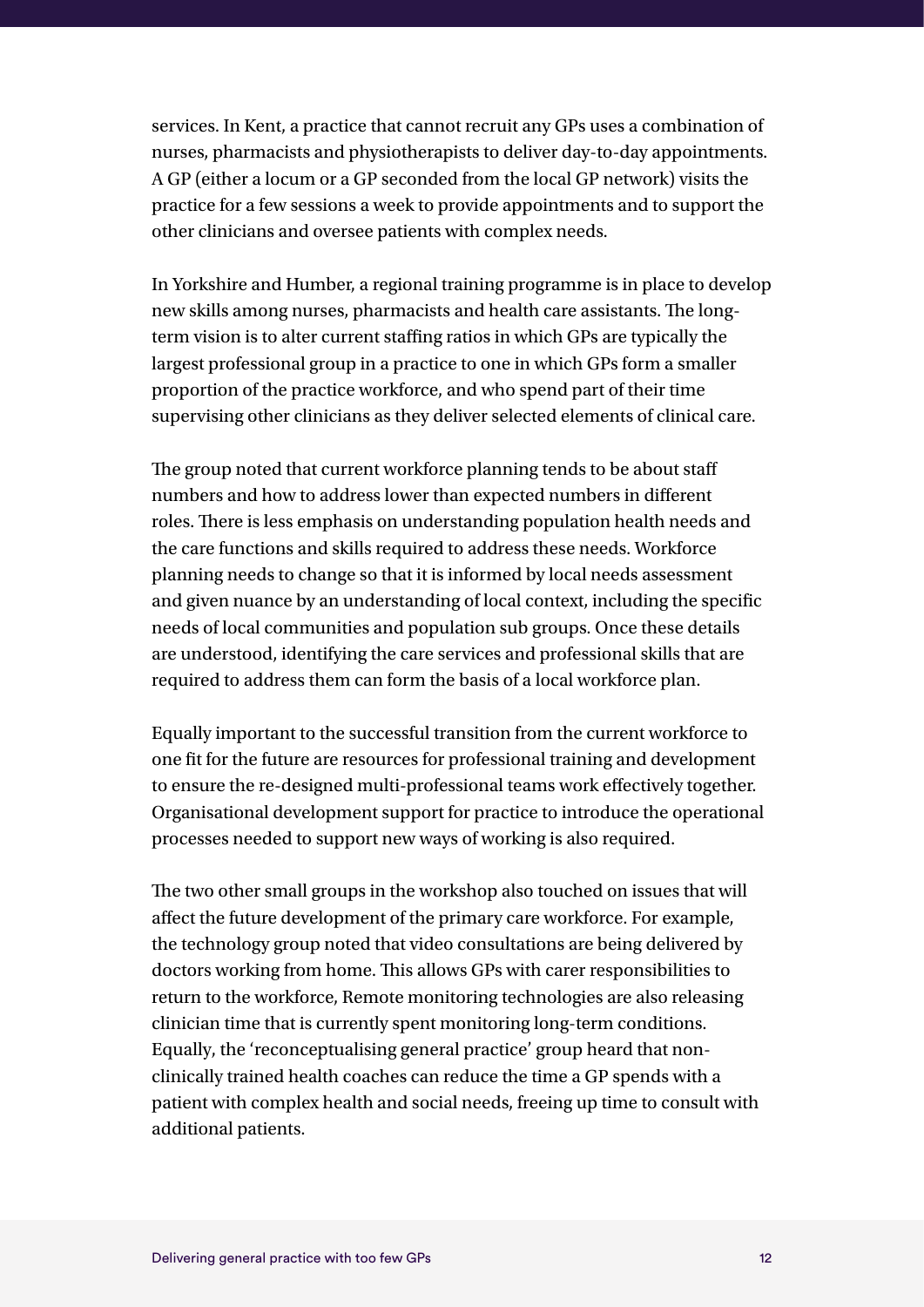#### **Patient and staff perspectives**

The group noted that the move towards team working may be particularly difficult for GPs who are used to working independently rather than in collaboration with others. This requires both a short-term response in terms of supporting current GPs to re-think their roles, and also long-term initiatives with undergraduate training to embed these new working practices into everyday work.

The group also highlighted the importance of addressing the detail of workforce development at a local level in order to retain support and enthusiasm from staff – for example, offering flexible hours and familyfriendly ways of working in order to draw people back into the workforce and retain current staff. An array of options for maximising recruitment, retention and returning to work, summarised in response to the New Deal for General Practice, provides a useful resource for this work going forward (Snow Miller, 2015).

Patients may be sceptical of staff without traditional professional identities and there is evidence that, while satisfaction may be high, patients may not always return to consult someone in an extended role (Banham and Connelly, 2002). However, there are examples that show that, with time and education, patients will accept new and extended roles, so long as they have trust in the clinician they see (Dyer and others, 2014).

#### **Next steps**

The group made two recommendations to national policy makers:

- Develop workforce planning processes that link local health needs assessment to analysis of the care functions and clinical skills required to address identified needs. This should be the foundation for the workforce strategies that integrated care systems develop.
- Invest in the capabilities and capacity of the local training hubs (formerly known as community provider education networks) to support primary care networks and their constituent practices. This is needed to transform professional understanding of clinical roles, the nature and value of teamwork within practice and between practices, and wider services and ways to work effectively together.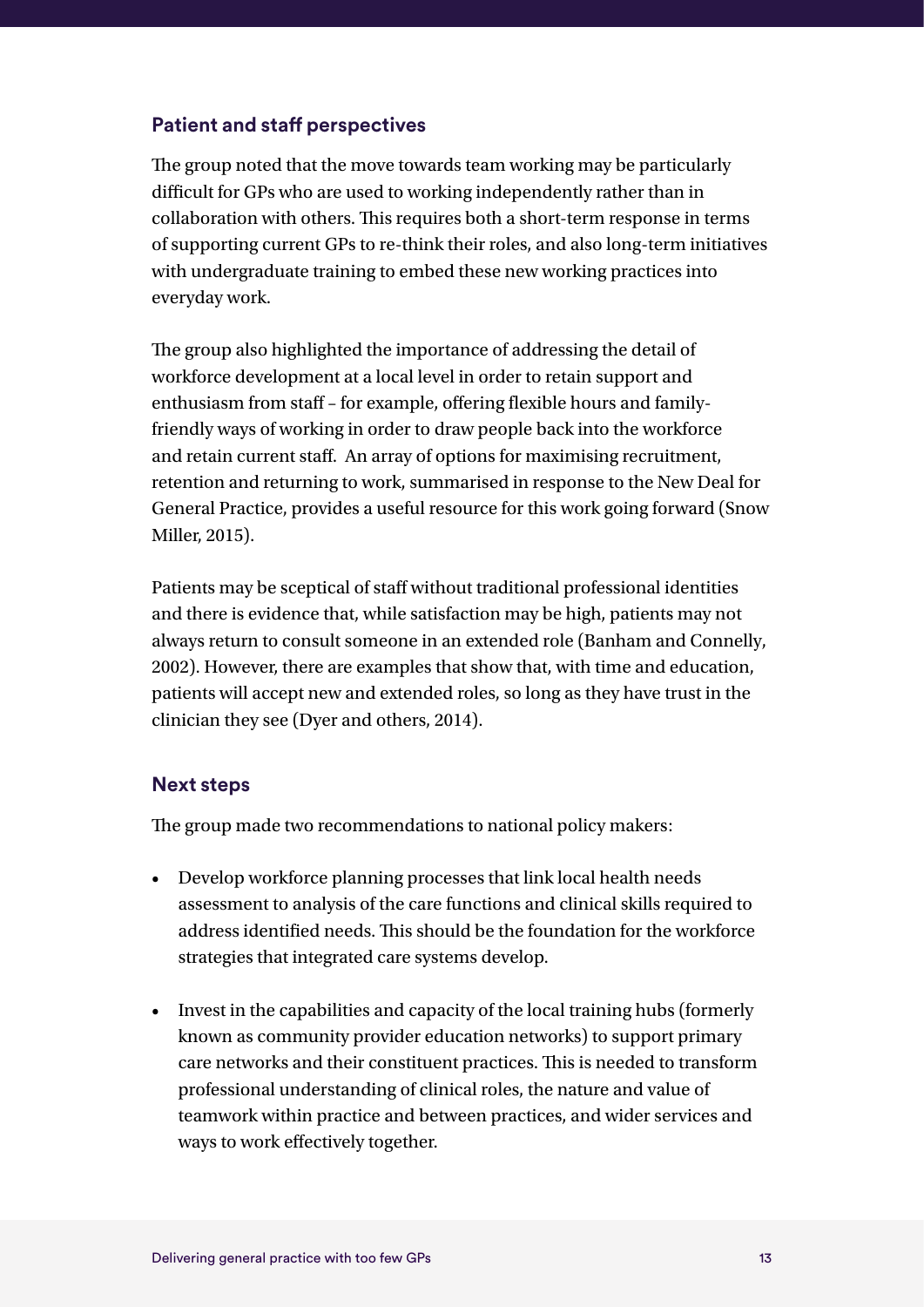### **Theme 3: Technology**

The priority attached to 'digital first' general practice in the 2019 GP contract makes the introduction of more technology inevitable. But it also raises questions about how to ensure technology provides benefits for both patients and staff given the shortage of GPs.

Sophie Castle-Clarke (Senior Fellow at the Nuffield Trust) described six broad groups of technologies that could have an impact in general practice and primary care, proposing that three might make the biggest contribution to delivering general practice with too few GPs:

- Online triage
- Remote consultations
- Remote monitoring and self-management support.

Participants at the workshop heard that there is mixed evidence about patient experience and impact on GP workload associated with these technologies. If carefully linked into a patient's medical record and targeted towards clinical conditions that can be resolved without face to face contact, it was argued that online triage and remote consultations could save time and increase patient convenience. However, if online triage technology is programmed to be clinically risk averse, there is also a greater risk of increased workload.

#### **What does the evidence say?**

Evidence on digital general practice remains limited, although a cluster of studies have evaluated e-prescribing (Cornford and others, 2014); e-triage (Semigran and others, 2015); e-consultations (Banks and others, 2018); telephone consulting (Newbould and others, 2017); the digital-first service provided by GP at Hand (Ipsos Mori, 2019) and other alternatives to faceto-face consultations (Atherton and others, 2018). Evidence about impact on workload is mixed, with evaluations of e-consultations and telephone consultations describing an average increase in workload for staff, although this tends to vary between practices.

Studies of e-mail contact with GPs across Europe, while several years old, show mixed results in terms of impact on workload, but Newhouse and others (2015) conclude that e-mail can increase overall virtual and physical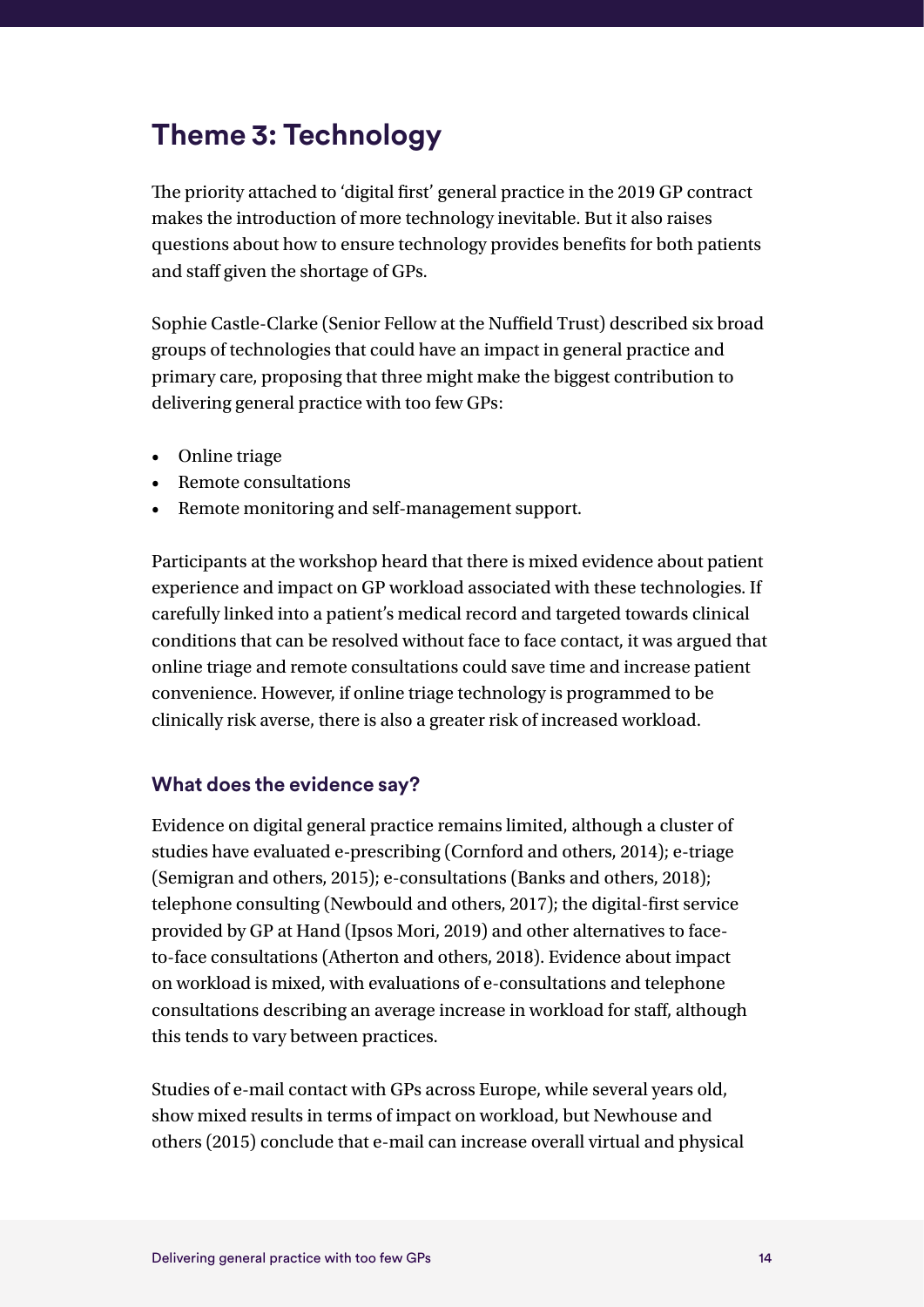engagement among those with chronic and multimorbid conditions. The detailed evaluation of e-prescribing by Cornford and others highlights the length of time needed to change established working practice and embed new ways of technology-enabled working. Importantly, there has been very limited economic evaluation to date, so value for money associated with digital technology remains unproven.

Studies of patient satisfaction describe subgroups of patients who are highly satisfied with digitally enabled general practice. However, Atherton and others (2018) report that face-to-face encounters are still considered the gold standard by many, although patient and staff views vary. Some patients value the convenience and efficiency of non-face-to-face encounters, while others prefer to meet in person. Staff are generally selective in their decision about when to offer patients alternative forms of consultation.

#### **What is already in place that may be generalisable?**

Participants at the workshop discussed a range of current services around the country that demonstrate the three technology roles outlined above.

A growing number of practices are using different forms of digital triage to manage demand for appointments. Online 'symptom checkers' embedded in practice websites or apps are informing patients about possible diagnoses, options for self-management and can provide advice on which health professional to contact. Following on from self-management advice, digital triage systems using telephone and/or e-consultation are also increasingly common. These allow some 'administrative' problems (such as queries about hospital referrals) to be steered away from clinicians and managed by clerical staff, and enable clinicians to pre-assess patients' symptoms before contacting them.

One example of the potential for digital technology to support services in areas with recruitment problems is the Modality GP partnership in Hull, where patients in a group of practices with unfilled GPs posts can choose to have a video consultation with a doctor working outside the area.

Technology to support self-care and self-management also has the potential for common household voice detection technologies and technologies for home monitoring to monitor physical signs, medication compliance and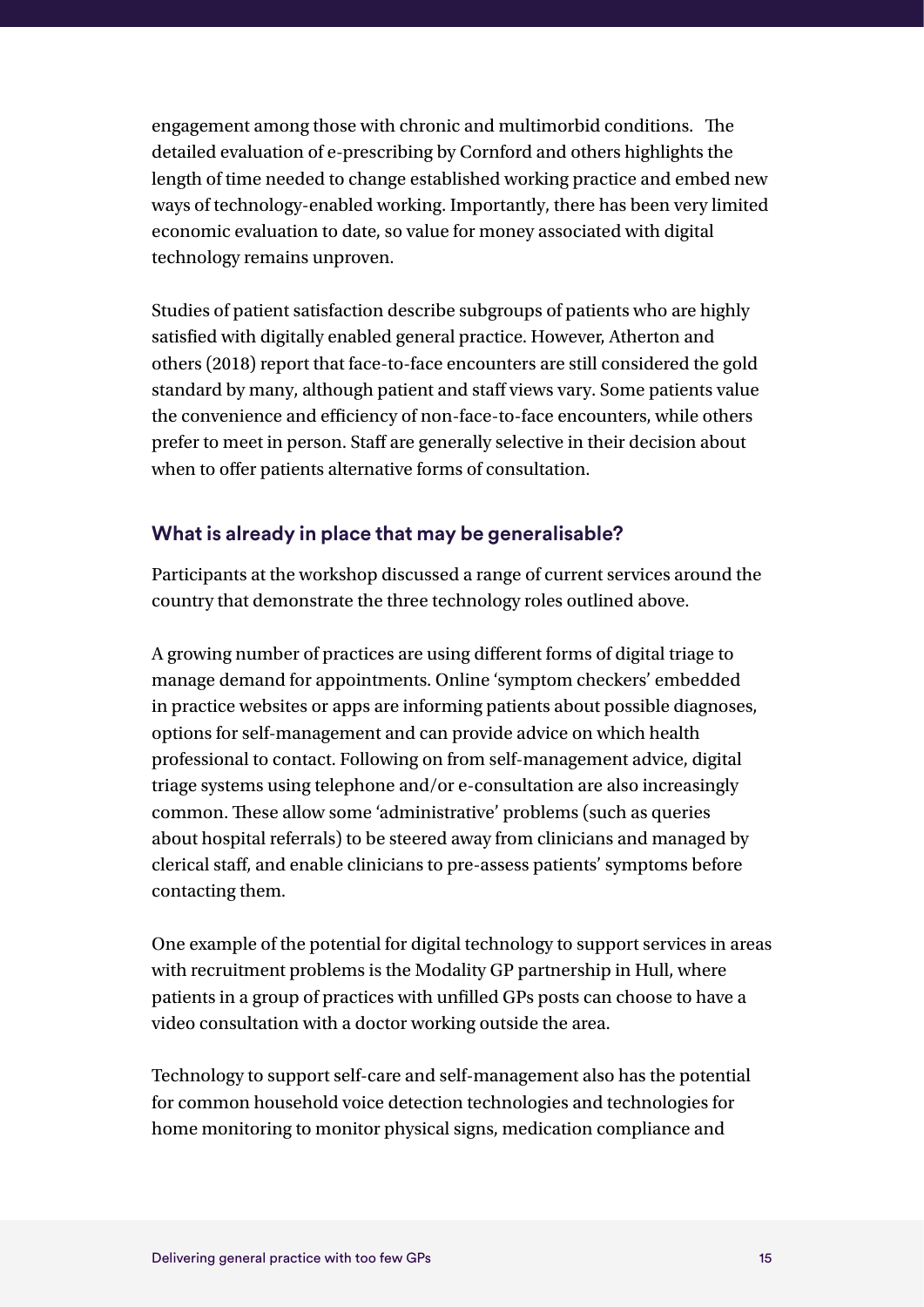individual activity levels. It can also alert a family member or professional if a person departs from their normal routine. Apps providing information about specific conditions (such as 'My COPD') are also available to support patients living with the condition to monitor symptoms, manage medications, prevent clinical deterioration and more.

The group acknowledged that while online symptoms checkers and triage systems have the potential to avoid clinical contact completely, if programmed to be risk averse, they may recommend professional assessment for relatively problems that could be self-managed. Hence, they may drive more patients to seek professional help. They also vary in their accuracy (Semigran and others, 2015).

#### **Patient and staff perspectives**

Participants acknowledged a variable appetite for technology-supported consultations in general practice. They recognised that while a technologyhungry sub-group of predominantly younger people were very comfortable with digitally enabled health care, others have a variety of reasons why they want to have direct personal contact with a GP or other clinician.

Recognising these differences, participants stressed the importance of involving patients – and, where relevant, carers – in all aspects of designing the roles that technology will play in a practice. This needs to include how it should be implemented and how to communicate about it to patients who are reluctant to engage in order to change expectations of GP consultations.

Workshop participants who were clinical service providers also emphasised that some staff struggle to cope with technology and with change. They noted that staff did not always agree with the level of priority attached to introducing some technologies and were not always clear what benefits they would add. Given the competing demands of other high priority service development in general practice (such as forming networks, improving access and developing new staff roles), it is essential to identify and prioritise technologies that will add greatest value to patients, clinicians and practices in a given local context.

Introducing new digital services requires a fundamental change in clinical practice and in support roles (such as receptionists and health care assistants). Implementation must combine technical aspects with initiatives to change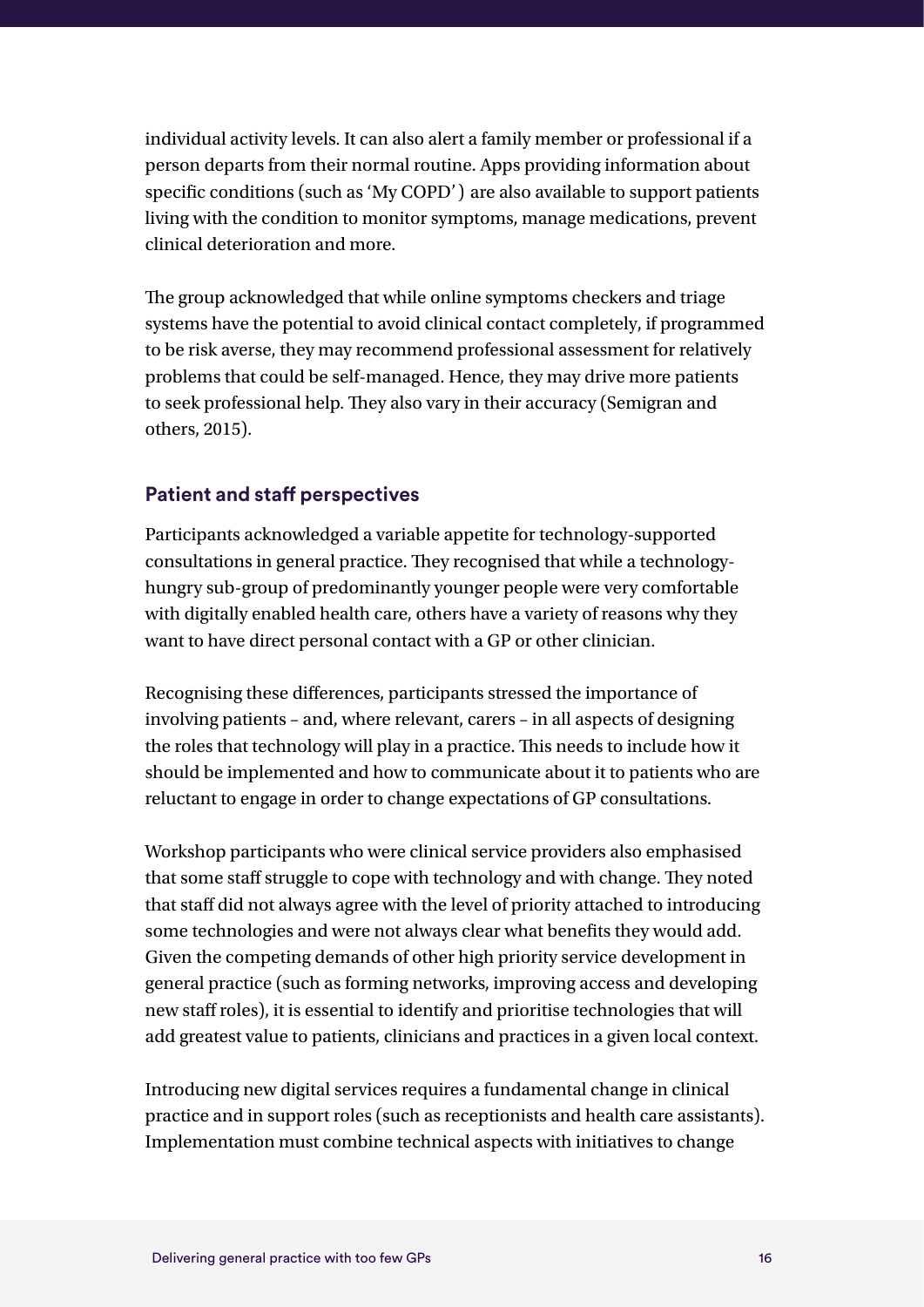staff understanding of their roles, their working practices and their ways of interacting with patients.

#### **Next steps**

The group identified four priorities for the introduction of technology to support service delivery with fewer GPs:

- Focus on technologies that can support patient triage and divert patients away from GPs if they have administrative needs that can be dealt with by clerical staff or clinical needs that can be effectively managed by other clinicians or through self-care
- Develop local processes to prioritise which technologies will provide greatest value to patients and to staff and phase their introduction to avoid overwhelming patients and staff with too much change at the same time
- Involve patients and a wide range of practice staff at every stage of work to develop and implement digital and other technologies, including which type of technologies to introduce, how they can best be implemented and how information about them should be communicated
- Invest significant resources in both capital and running costs for technologies to support general practice, and invest in the training and organisational development needed to ensure they are used by staff and patients once they have been introduced.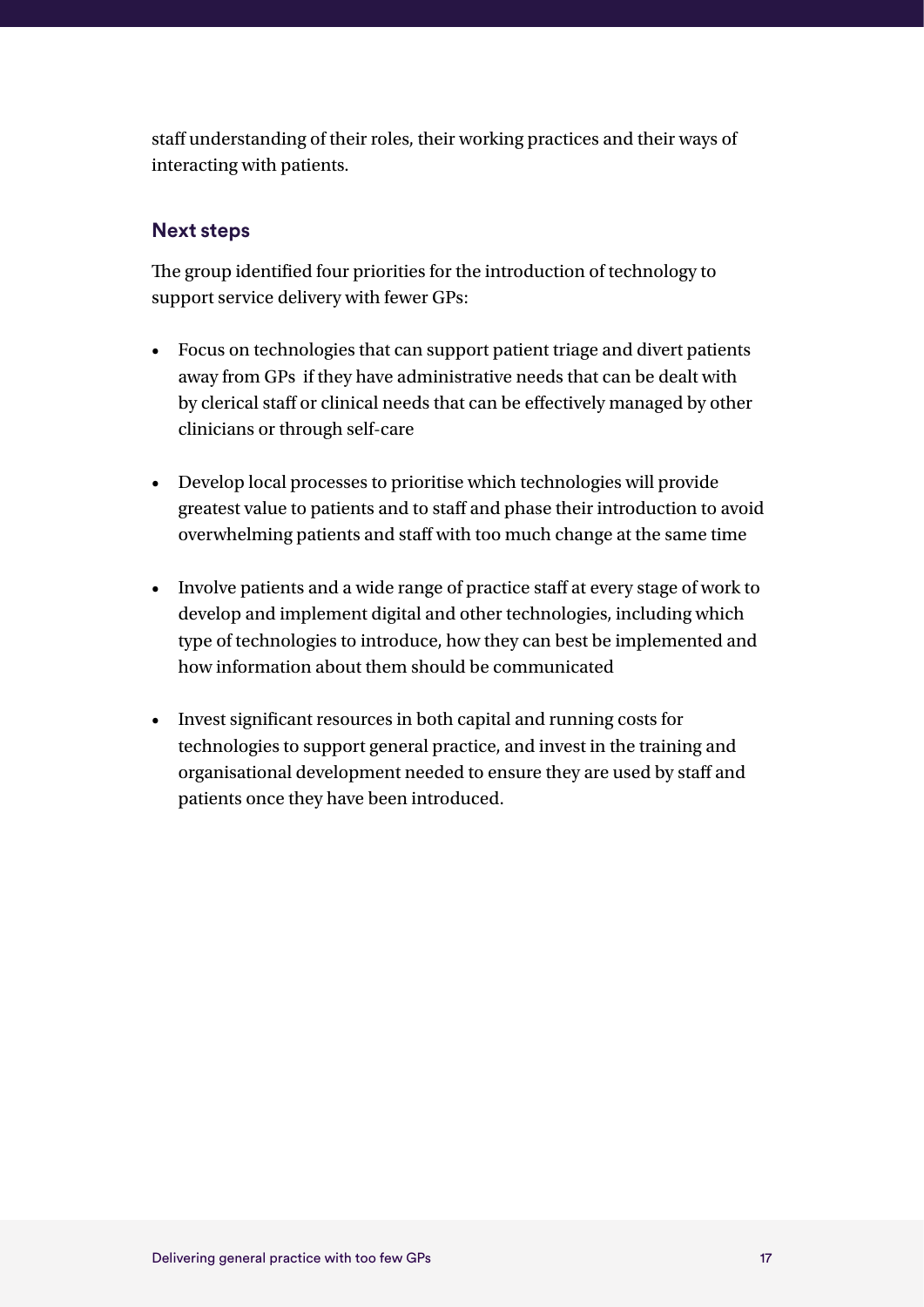## **Implications for policy makers and implementers**

There already exist numerous examples of ways in which to re-design general practice in response to a widespread shortage of GPs. Many practices are using digital technologies to triage and manage patients or to experiment with new clinical roles. Some places are going further, and re-thinking the balance between biomedical and social determinants of health, and building new links between GPs practices and the communities they serve.

One challenge for policy makers lies in preserving the breadth of purpose and activity that takes place in general practice, while innovating in the areas described above. It is essential that the impact of new ways of working is monitored and that the only approaches that become generalised are those that both improve outcomes and retain the medical generalist role,

Another challenge is lies in getting the right balance between pace of change, and recognition that time is needed to develop the necessary skills and trust in colleagues to work in new ways. The general practice workforce is already stretched and many are leaving. Many people struggle to cope with change in day-to-day routines, let alone wholesale technology-driven transformation and new professional roles. Support with change management and organisational development will be essential to enable change at pace.

A third challenge centres around place-based variations: a focus on localness may result in different services being available in different primary care networks across a single borough. This may not be a problem if additional funds are available to develop new services. But as networks start to adapt their services in response to local need, the resources needed to do this may be obtained by disinvesting from services with weaker evidence of local need. If so, then geographic variations will emerge with the risk of challenge from local residents.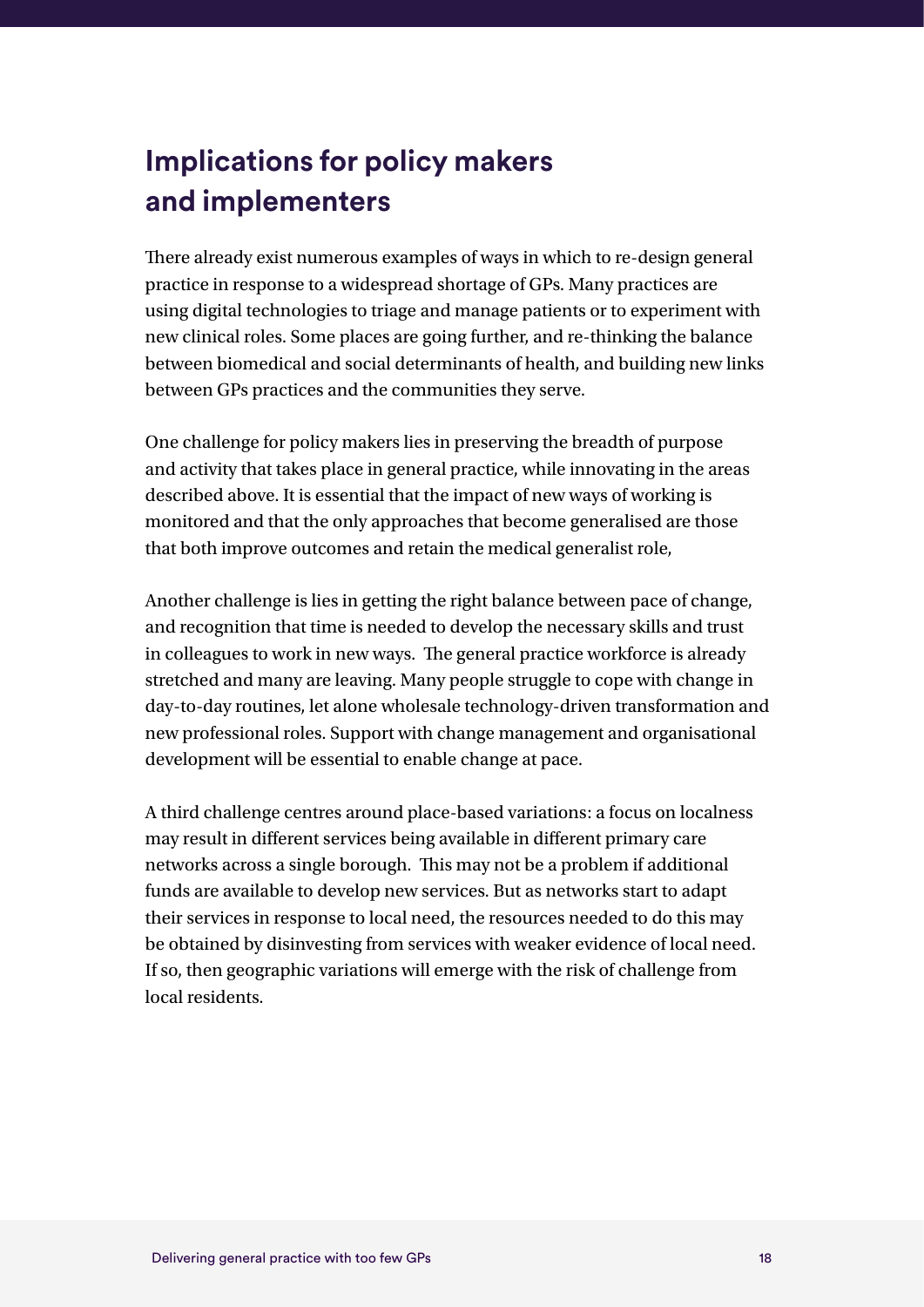### **Conclusion**

Drawing on outputs from the workshop and wider research on the design and delivery of general practice, we have identified four ways in which policy makers can best support the changes that are required to sustain general practice with fewer GPs.

#### **Keep it local**

Allow the design and delivery of new forms of general practice to occur at borough or locality level so that services can be tailored to local contexts and the needs of local populations. Avoid the imposition of national 'blueprints'. Key elements of local design and delivery include:

- Local population needs assessment to identify what skills and functions are required to address local needs; what skills gaps exist in the local workforce; and how to develop staff skills and roles in order to address identified needs. This will
	- i support locally developed workforce plans and will allow training hubs to tailor their education and training support to address local needs
	- ii support local priority setting to identify which technologies will add greatest value to patients and staff in a local context
	- iii support involvement of local patients groups to shape service redesign
	- iv support recruitment of a cadre of local workers from the same communities as registered patients.

#### **Invest substantially in change**

The NHS Long Term Plan promises £4.5 billion of additional funding to general practice by 2020/21. Much of this will be used to establish primary care networks, to part-fund additional clinical roles at GP network level and to invest in digital technologies – all of which is consistent with priorities identified during the workshop. However, funding must also be set aside and sustained over several years in order to

• invest substantially in training hubs – as a minimum by restoring the budget for workforce development to its 2014/15 level of £247 million, as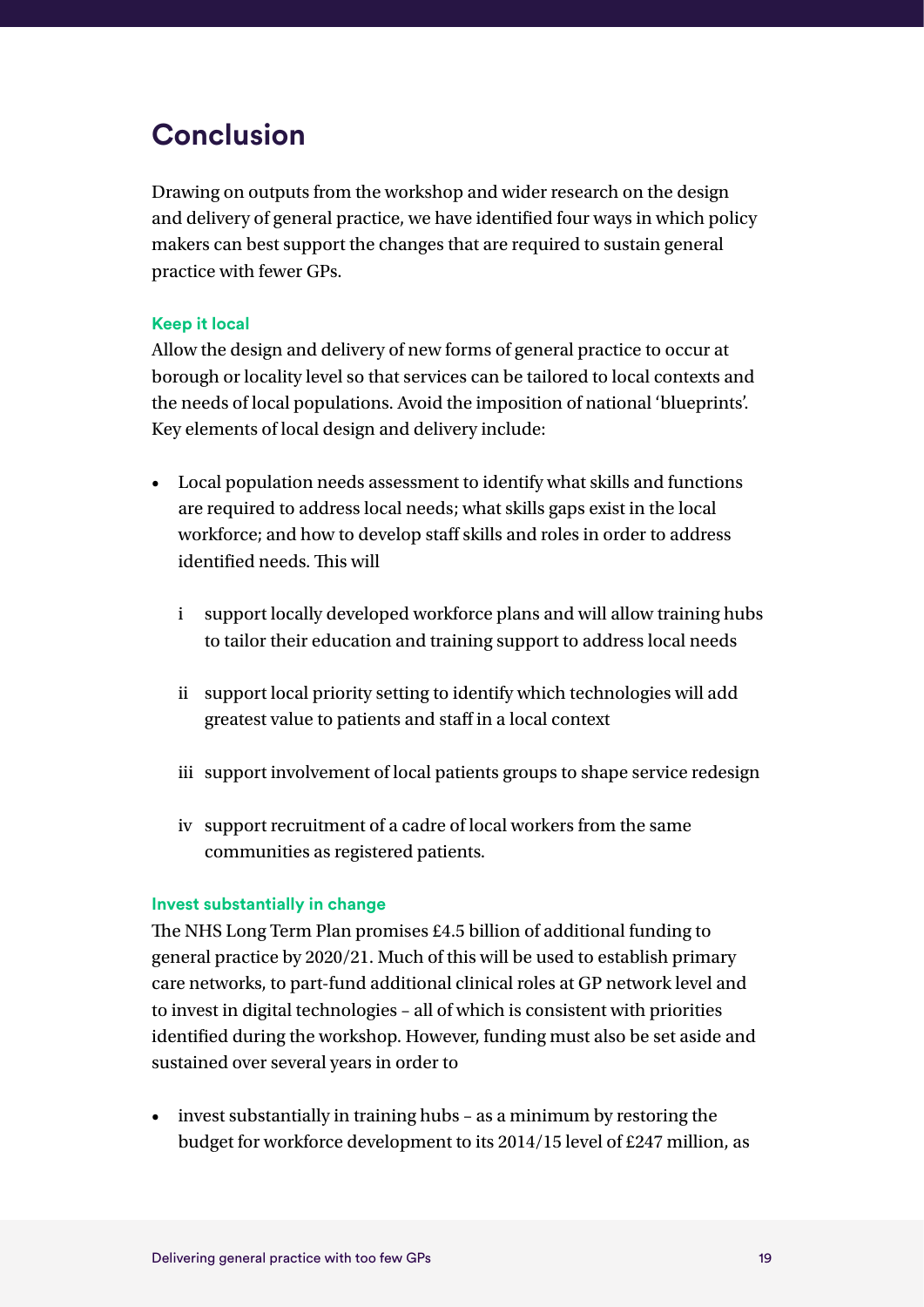outlined in our recent report *Closing the gap* (Beech and others, 2019).

- invest in the capital and running costs associated with new technologies
- invest in premises development to ensure practices have space to accommodate new ways of working
- invest in organisational development support and the development of resources to help local organisations undertake the changes described in this report, while avoiding being prescriptive about how to implement change
- support 'test and learn' initiatives to try out new ways of working and modify them based on early experience.

#### **Maintain realistic expectations about the pace of change that can be expected from a workforce that is already known to be under intense pressure**

It will take time for staff to learn new skills and develop new working relationships and for patients to engage with new forms of service delivery.

- Linking the redesign of general practice pathways and workforce to local needs and priorities (see recommendation 1) must involve clinicians and patients. This will build engagement and increase the likelihood of effecting change but it requires time and resources that must be built into implementation of the Long Term Plan.
- Free up time for clinicians from different professional backgrounds to learn about each other's roles and acquire skills to work together in new ways. Time is also needed to enable staff to build trust in each other's work. This may require a period of reduced workload as staff test new relationships and ways of working.
- Create opportunities to engage patients and staff in designing communications to keep people aware of proposed changes, how they will affect the way services are delivered and how to make effective use of them.
- Recognise that implementing new technology in health care requires time to learn about and embed its use before the technology can be expected to deliver benefits.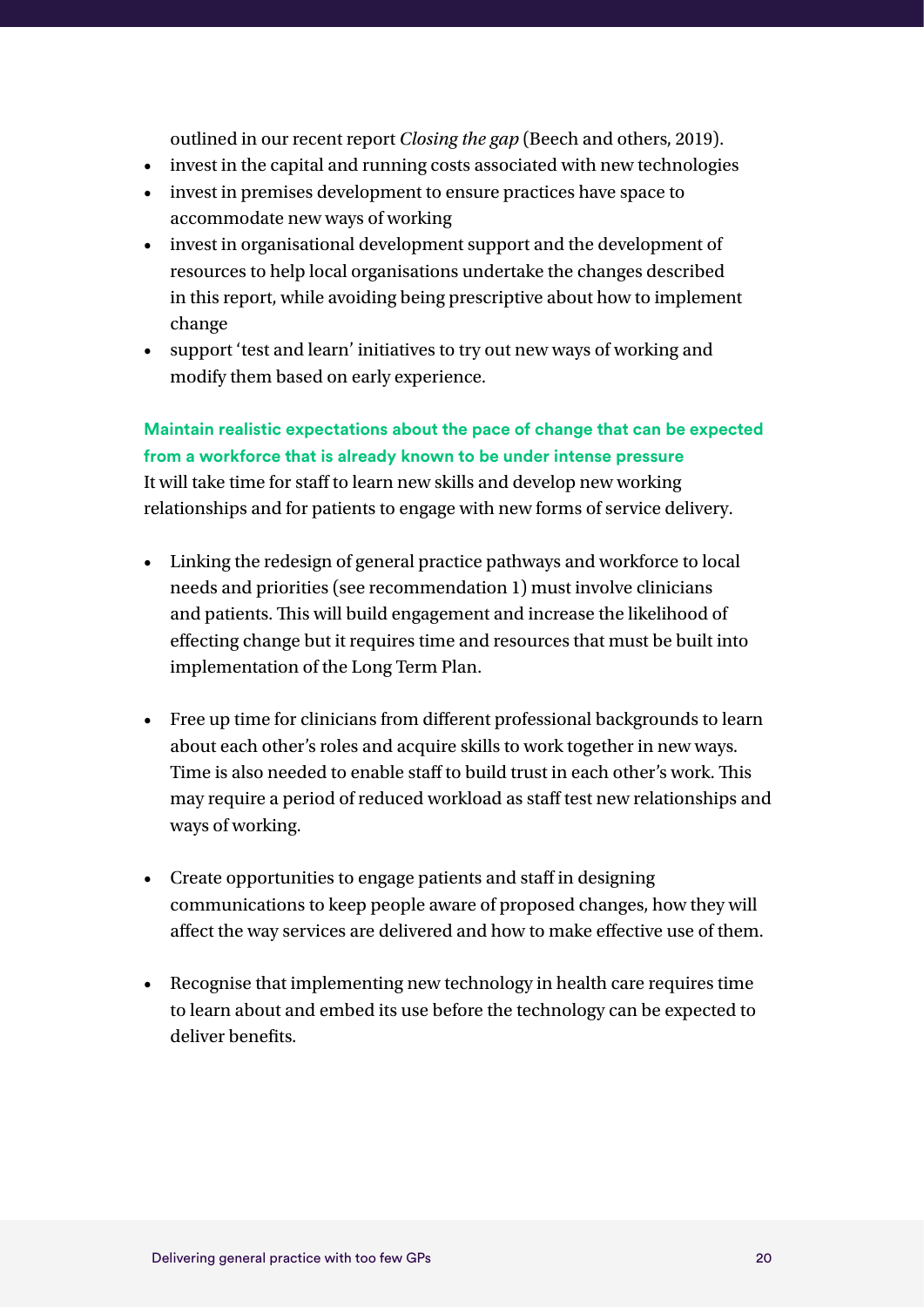#### **Ensure that high quality data is generated, collected and analysed for all new initiatives that are introduced to redesign general practice**

- Require that practice staff are trained to understand the importance of generating high quality data and the processes through which to do this.
- Recognise that the already hard-pressed general practice team is unlikely to have the necessary skills and resources to extract, synthesise and analyse data. This may mean investing in additional staff and/or resources to ensure that data can be generated and extracted.
- Support the development of new research methods to evaluate the impact of service changes.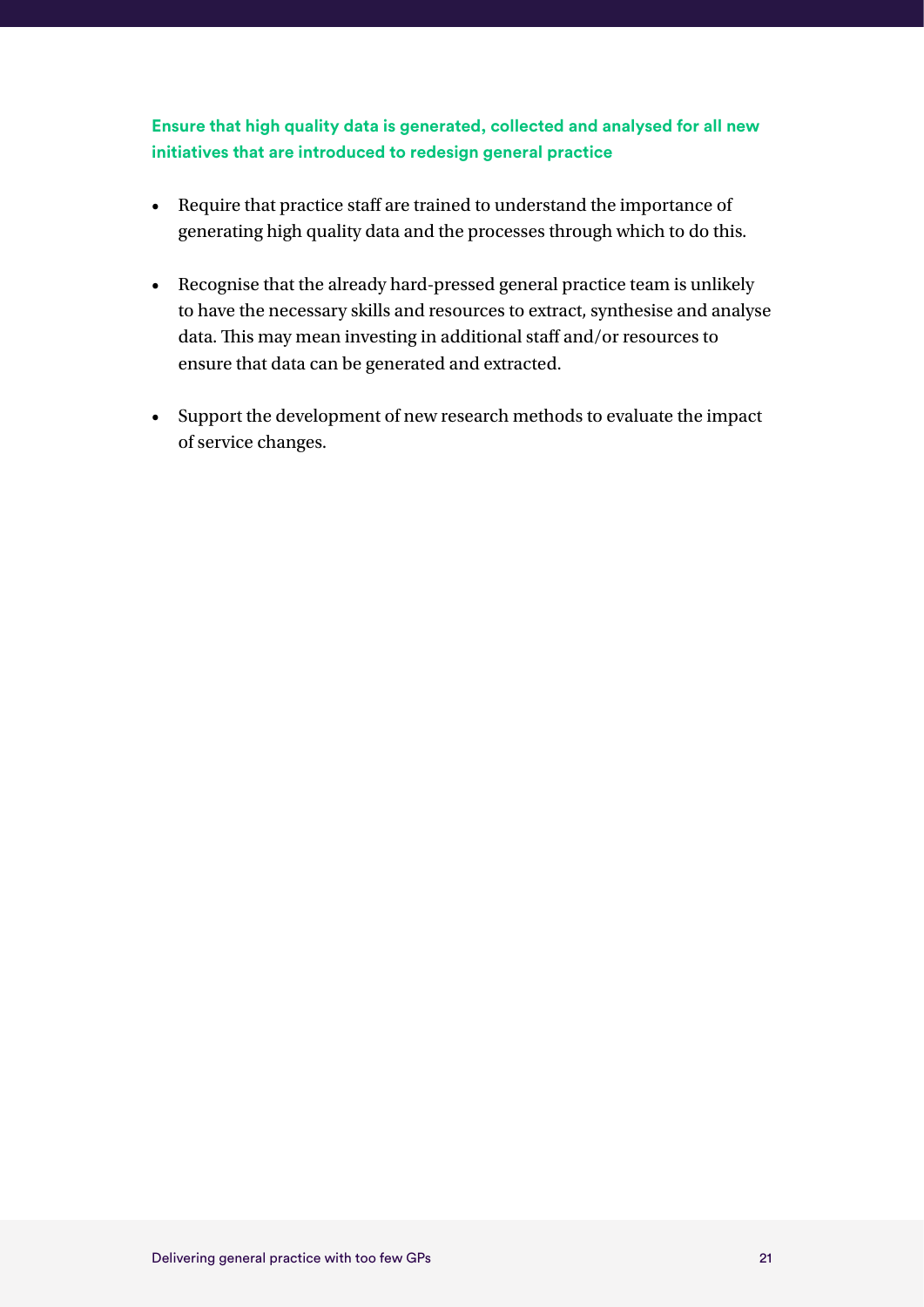### **Workshop participants**

| <b>Participant</b>          | <b>Job title and institution</b>                                                                         |
|-----------------------------|----------------------------------------------------------------------------------------------------------|
| <b>Rena Amin</b>            | Pharmacy Lead/Associate Director, NHS Greenwich Clinical<br><b>Commissioning Group</b>                   |
| Dr Helen Atherton           | Associate Professor in Primary Care, University of Warwick                                               |
| <b>Dr Manpreet Bains</b>    | General Practitioner, Imperial College Health Partners                                                   |
| <b>Beccy Baird</b>          | Senior Fellow, Policy, The King's Fund                                                                   |
| <b>Paul Bate</b>            | Director of NHS Services, Babylon Health                                                                 |
| <b>Sophie Castle-Clarke</b> | Senior Fellow in Health Policy and Digital Programme Lead,<br><b>Nuffield Trust</b>                      |
| <b>Dr Nav Chana</b>         | Clinical Director, National Association of Primary Care                                                  |
| <b>Mark Dayan</b>           | Policy Analyst and Head of Public Affairs, Nuffield Trust                                                |
| <b>Prof Hilary Diack</b>    | Head of Primary & Community Care Education, Health Education<br>England                                  |
| <b>Tara Donnelly</b>        | Chief Executive Officer, Health Innovation Network                                                       |
| <b>Prof Vari Drennan</b>    | Professor of Health Care and Policy Research, Kingston<br>University & St George's, University of London |
| <b>Nigel Edwards</b>        | Chief Executive, Nuffield Trust                                                                          |
| <b>Prof Nick Harding</b>    | Senior Medical Advisor, NHS England                                                                      |
| <b>Dr Matthew Harris</b>    | Clinical Senior Lecturer in Public Health, Imperial College<br>London                                    |
| <b>Candace Imison</b>       | Director of Policy, Nuffield Trust                                                                       |
| Fiona Johnson               | Director of Communications, Nuffield Trust                                                               |
| <b>Stephanie Kumpunen</b>   | Senior Fellow in Health Policy, Nuffield Trust                                                           |
| <b>Michael MacDonnell</b>   | Head of Partnerships and Delivery, Google DeepMind Health                                                |
| <b>Prof Martin Marshall</b> | Vice Chair (External Affairs), Royal College of General<br>Practitioners                                 |
| <b>Ashley Moore</b>         | Deputy Head - Primary Care, System Transformation Group, NHS<br>England                                  |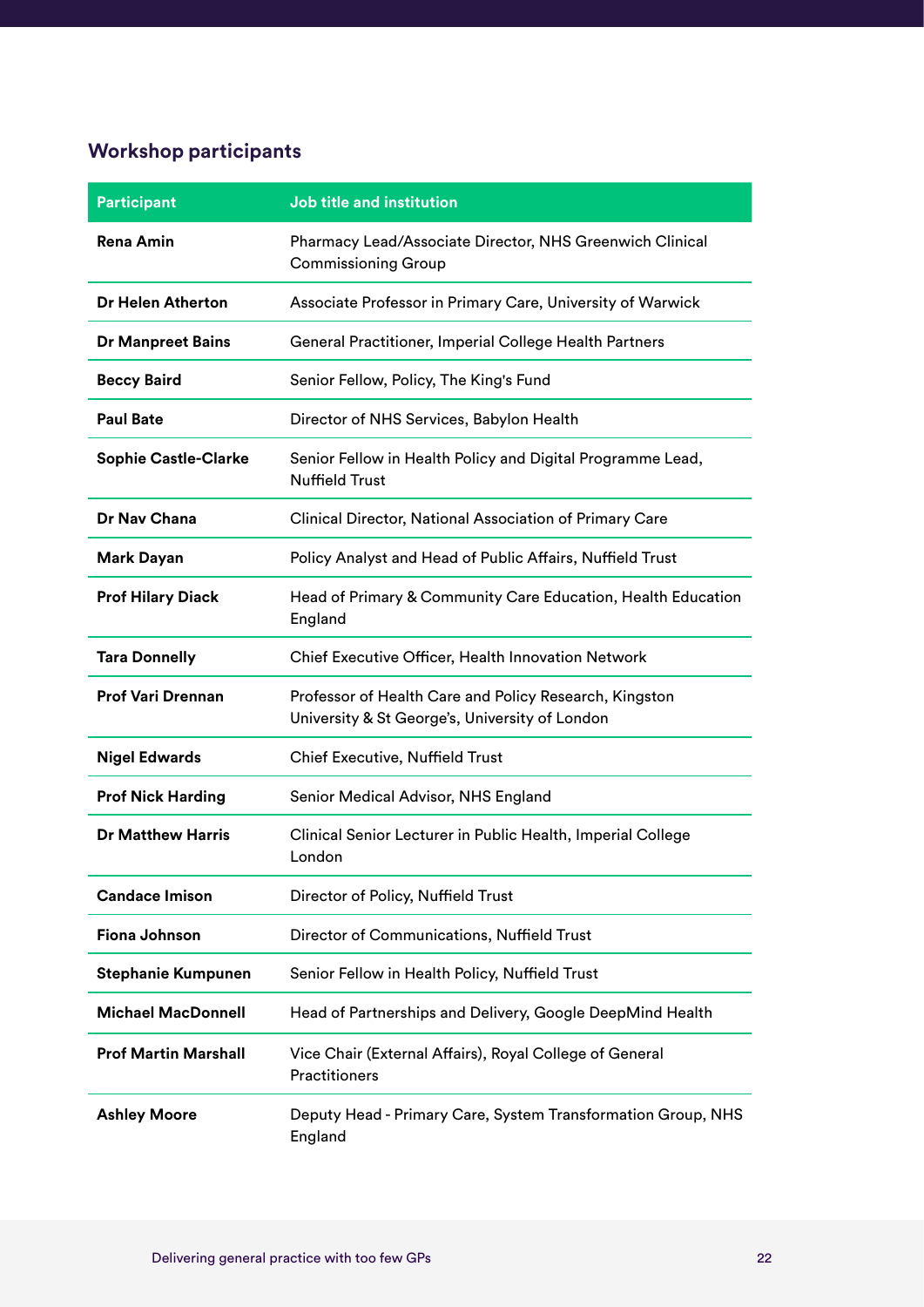| <b>Participant</b>      | Job title and institution                                                                              |
|-------------------------|--------------------------------------------------------------------------------------------------------|
| <b>Prof Al Mulley</b>   | Managing Director for Global Health Care Delivery Science, The<br>Dartmouth Institute (United States)  |
| Dr Crystal Oldham       | Chief Executive, Queen's Nursing Institute                                                             |
| Dr Rebecca Rosen        | Senior Fellow, Nuffield Trust                                                                          |
| <b>Vincent Sai</b>      | Chief Executive Officer, Modality Partnership                                                          |
| Ravi Sharma             | Director of England, Royal Pharmaceutical Society                                                      |
| Ash Soni                | President, Royal Pharmaceutical Society                                                                |
| <b>Margaret Stanton</b> | Section Head of General Practice Policy: Workforce and Access,<br>Department of Health and Social Care |
| Dr Nigel Watson         | <b>Chair, Wessex Local Medical Committees</b>                                                          |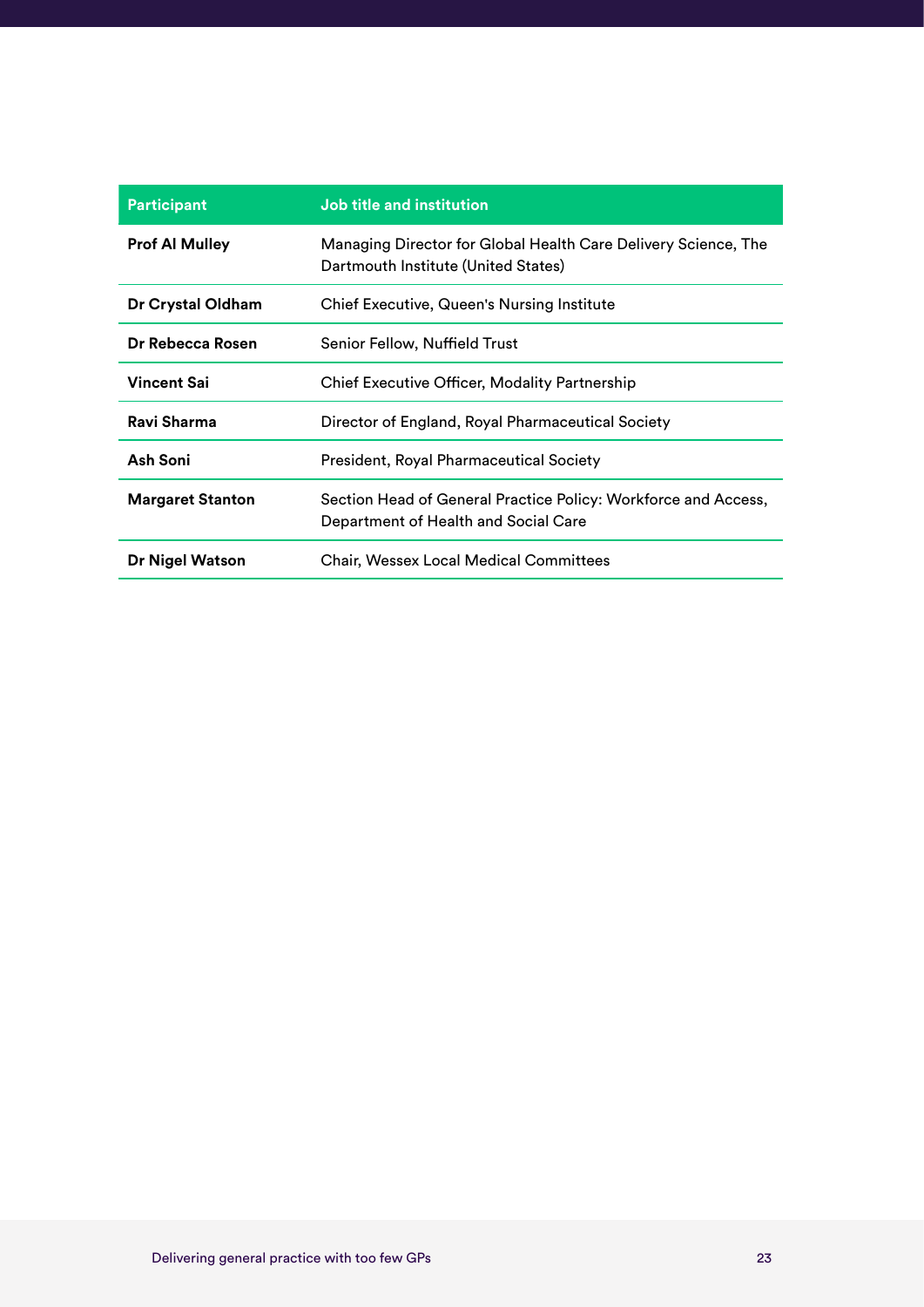### **References**

- [Ahluwalia S,](https://www.ncbi.nlm.nih.gov/pubmed/?term=Ahluwalia S%5BAuthor%5D&cauthor=true&cauthor_uid=24196593) [Tavabie A](https://www.ncbi.nlm.nih.gov/pubmed/?term=Tavabie A%5BAuthor%5D&cauthor=true&cauthor_uid=24196593), [Spicer J](https://www.ncbi.nlm.nih.gov/pubmed/?term=Spicer J%5BAuthor%5D&cauthor=true&cauthor_uid=24196593) and [Chana N](https://www.ncbi.nlm.nih.gov/pubmed/?term=Chana N%5BAuthor%5D&cauthor=true&cauthor_uid=24196593) (2013) 'Community-based education providers network: an opportunity to unleash the potential for innovation in primary care education', *Education for Primary Care* 24(6): 394–7.
- Atherton H, Brant H, Ziebland S, Bikker A, Campbell J, Gibson A and others (2018) 'The potential of alternatives to face-to-face consultation in general practice, and the impact on different patient groups: a mixed-methods case study', *Health Serv Deliv Res* 6(20)
- Auerbach DI, Chen PG, Friedberg MW, Reid R, Lau C, Buerhaus PI and Mehrotra A (2013) 'Nurse-managed health centers and patient-centered medical homes could mitigate expected primary care physician shortage', *Health Affairs* 32(11), 1933–41
- Baird B, Reeve H, Ross S, Honeyman M, Nosa-Ehima M, Sahib B and Omojomolo D (2018) *Innovative models of general practice.* Report, The King's Fund. **[https://www.kingsfund.org.uk/sites/default/files/2018-06/](https://www.kingsfund.org.uk/sites/default/files/2018-06/Innovative_models_GP_Kings_Fund_June_2018.pdf) [Innovative\\_models\\_GP\\_Kings\\_Fund\\_June\\_2018.pdf](https://www.kingsfund.org.uk/sites/default/files/2018-06/Innovative_models_GP_Kings_Fund_June_2018.pdf)**
- [Banham L](https://www.ncbi.nlm.nih.gov/pubmed/?term=Banham L%5BAuthor%5D&cauthor=true&cauthor_uid=12463643) and [Connelly J](https://www.ncbi.nlm.nih.gov/pubmed/?term=Connelly J%5BAuthor%5D&cauthor=true&cauthor_uid=12463643) (2002) Skill mix, doctors and nurses: substitution or diversification? *J Manag Med* 16(4-5): 259–70
- Banks J, Farr M, Salisbury C and others (2018) Use of an electronic consultation system in primary care: a qualitative interview study. *BJGP*; 68 (666): e1-e8.
- Beech J, Bottery S, Charlesworth A, Evans H, Gershlick B, Hemmings N, Imison C, Kahtan P, McKenna H, Murray R and Palmer B (2019) *Closing the gap: Key areas for action on the health and care workforce.* Research report, Nuffield Trust, The Health Foundation and The King's Fund
- BMA (2018a) Survey of GPs in England. **[https://www.bma.org.uk/](https://www.bma.org.uk/collective-voice/influence/key-negotiations/training-and-workforce/urgent-prescription-for-general-practice/key-issues-survey#Workforce) [collective-voice/influence/key-negotiations/training-and-workforce/](https://www.bma.org.uk/collective-voice/influence/key-negotiations/training-and-workforce/urgent-prescription-for-general-practice/key-issues-survey#Workforce) [urgent-prescription-for-general-practice/key-issues-survey#Workforce](https://www.bma.org.uk/collective-voice/influence/key-negotiations/training-and-workforce/urgent-prescription-for-general-practice/key-issues-survey#Workforce)**
- BMA (2018b). GP workforce figures show very little cause for hope. [https://](https://www.bma.org.uk/news/media-centre/press-releases/2018/november/gp-workforce-figures-show-very-little-cause-for-hope) [www.bma.org.uk/news/media-centre/press-releases/2018/november/](https://www.bma.org.uk/news/media-centre/press-releases/2018/november/gp-workforce-figures-show-very-little-cause-for-hope) [gp-workforce-figures-show-very-little-cause-for-hope](https://www.bma.org.uk/news/media-centre/press-releases/2018/november/gp-workforce-figures-show-very-little-cause-for-hope)
- Bodenheimer TS and Smith MD (2013) 'Primary care: proposed solutions to the physician shortage without training more physicians', *Health Affairs* 32(11), 1881–6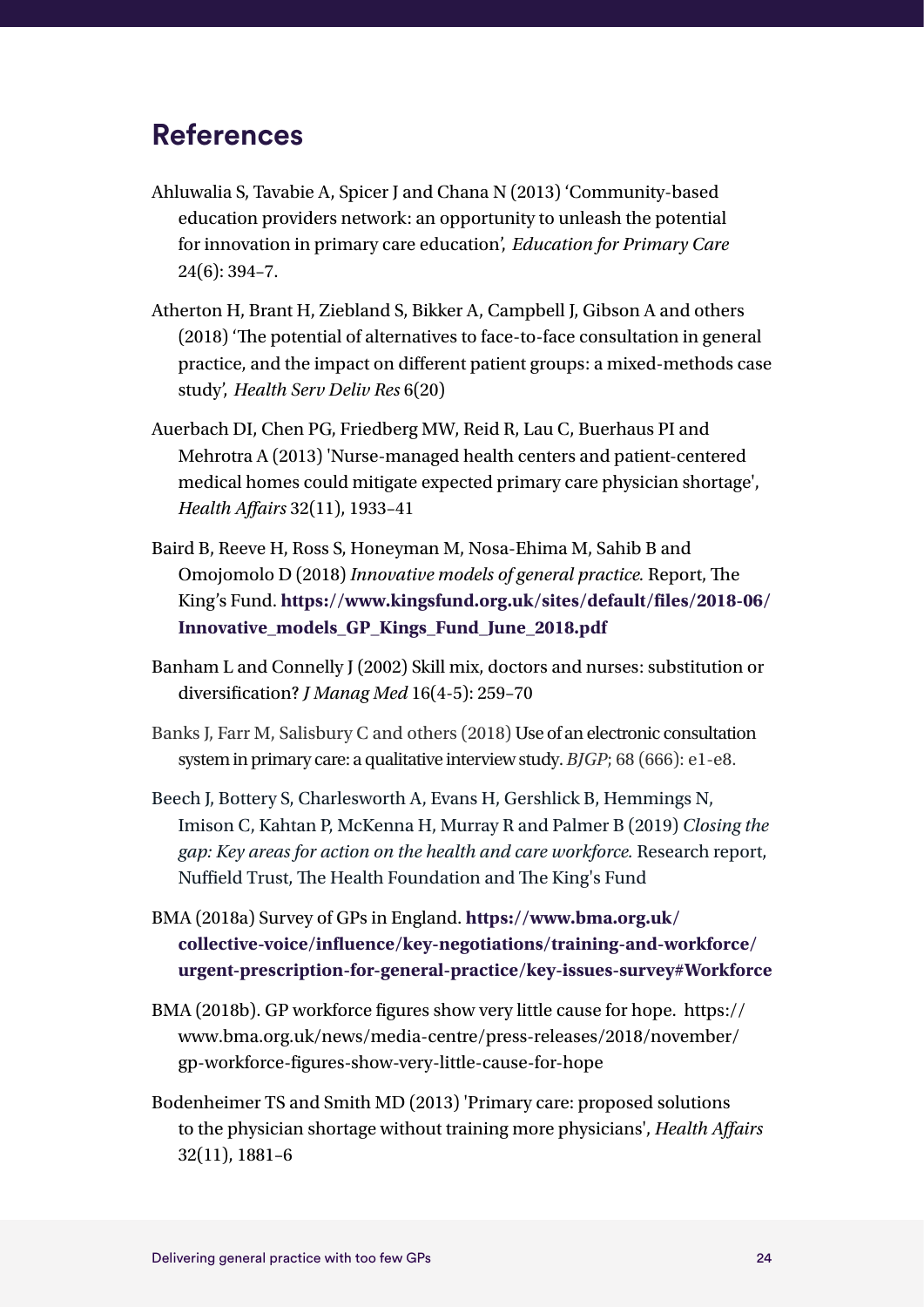- Cornford T, Hibberd R and Barber N (2014) Evaluation of the electronic prescribing service in primary care: Final report on the findings from the evaluation in early implementer sites. **[https://www.birmingham.ac.uk/](https://www.birmingham.ac.uk/Documents/college-mds/haps/projects/cfhep/projects/004/CfHEP-004-Final-Report-27-Jan-2014.pdf) [Documents/college-mds/haps/projects/cfhep/projects/004/CfHEP-](https://www.birmingham.ac.uk/Documents/college-mds/haps/projects/cfhep/projects/004/CfHEP-004-Final-Report-27-Jan-2014.pdf)[004-Final-Report-27-Jan-2014.pdf](https://www.birmingham.ac.uk/Documents/college-mds/haps/projects/cfhep/projects/004/CfHEP-004-Final-Report-27-Jan-2014.pdf)**
- Dayan M, Arora S, Rosen R and Curry N (2014) *Is general practice in crisis*? Briefing, Nuffield Trust
- Dyer T, Owens J and Robinson P (2014) 'The acceptability of care delegation in skill-mix: the salience of trust', *[Health Policy](https://www.sciencedirect.com/science/journal/01688510)* [117\(2](https://www.sciencedirect.com/science/journal/01688510/117/2)), 170–178. [https://doi.](https://doi.org/10.1016/j.healthpol.2014.02.013) [org/10.1016/j.healthpol.2014.02.013](https://doi.org/10.1016/j.healthpol.2014.02.013)
- Gilbert H, Peck E, Ashton B, Edwards N and Naylor C (2014) Service transformation: Lessons from mental health. [www.kingsfund.org.uk/sites/](http://www.kingsfund.org.uk/sites/default/files/field/field_publication_file/service-transformation-lessons-mental-health-4-feb-2014.pdf) [default/files/field/field\\_publication\\_file/service-transformation-lessons](http://www.kingsfund.org.uk/sites/default/files/field/field_publication_file/service-transformation-lessons-mental-health-4-feb-2014.pdf)[mental-health-4-feb-2014.pdf](http://www.kingsfund.org.uk/sites/default/files/field/field_publication_file/service-transformation-lessons-mental-health-4-feb-2014.pdf)
- GoInvo (2017) Determinants of health. Graphic and explainer. **[https://www.](https://www.goinvo.com/vision/determinants-of-health/) [goinvo.com/vision/determinants-of-health/](https://www.goinvo.com/vision/determinants-of-health/)**
- Govindarajan V and Ramamurti R (2018) Transforming health care from the ground up. *Harvard Business Review*. https://hbr.org/2018/07/ transforming-health-care-from-the-ground-up
- Green LV, Savin S and Lu Y (2013) 'Primary care physician shortages could be eliminated through use of teams, nonphysicians, and electronic communication', *Health Affairs* 32(1), 11–19.
- Hunt J (2015) A *new deal for general practice*. Speech, Department of Health and Social Care. [https://www.gov.uk/government/speeches/](https://www.gov.uk/government/speeches/new-deal-for-general-practice) [new-deal-for-general-practice](https://www.gov.uk/government/speeches/new-deal-for-general-practice)
- Ipsos Mori, York Health Economics Consortium and Salisbury C (2019) Evaluation of Babylon GP at hand: final evaluation report. Hammersmith and Fulham CCG and NHS England **[https://www.](https://www.hammersmithfulhamccg.nhs.uk/media/156123/Evaluation-of-Babylon-GP-at-Hand-Final-Report.pdf) [hammersmithfulhamccg.nhs.uk/media/156123/Evaluation-of-](https://www.hammersmithfulhamccg.nhs.uk/media/156123/Evaluation-of-Babylon-GP-at-Hand-Final-Report.pdf)[Babylon-GP-at-Hand-Final-Report.pdf](https://www.hammersmithfulhamccg.nhs.uk/media/156123/Evaluation-of-Babylon-GP-at-Hand-Final-Report.pdf)**
- Newbould J, Abel G, Ball S and others (2017) 'Evaluation of telephone first approach to demand management in English general practice: observational study', *BMJ* 358: j4197
- Newhouse N, Lupiáñez-Villanueva F, Codagnone C and Atherton H (2015) 'Patient use of email for health care communication purposes across 14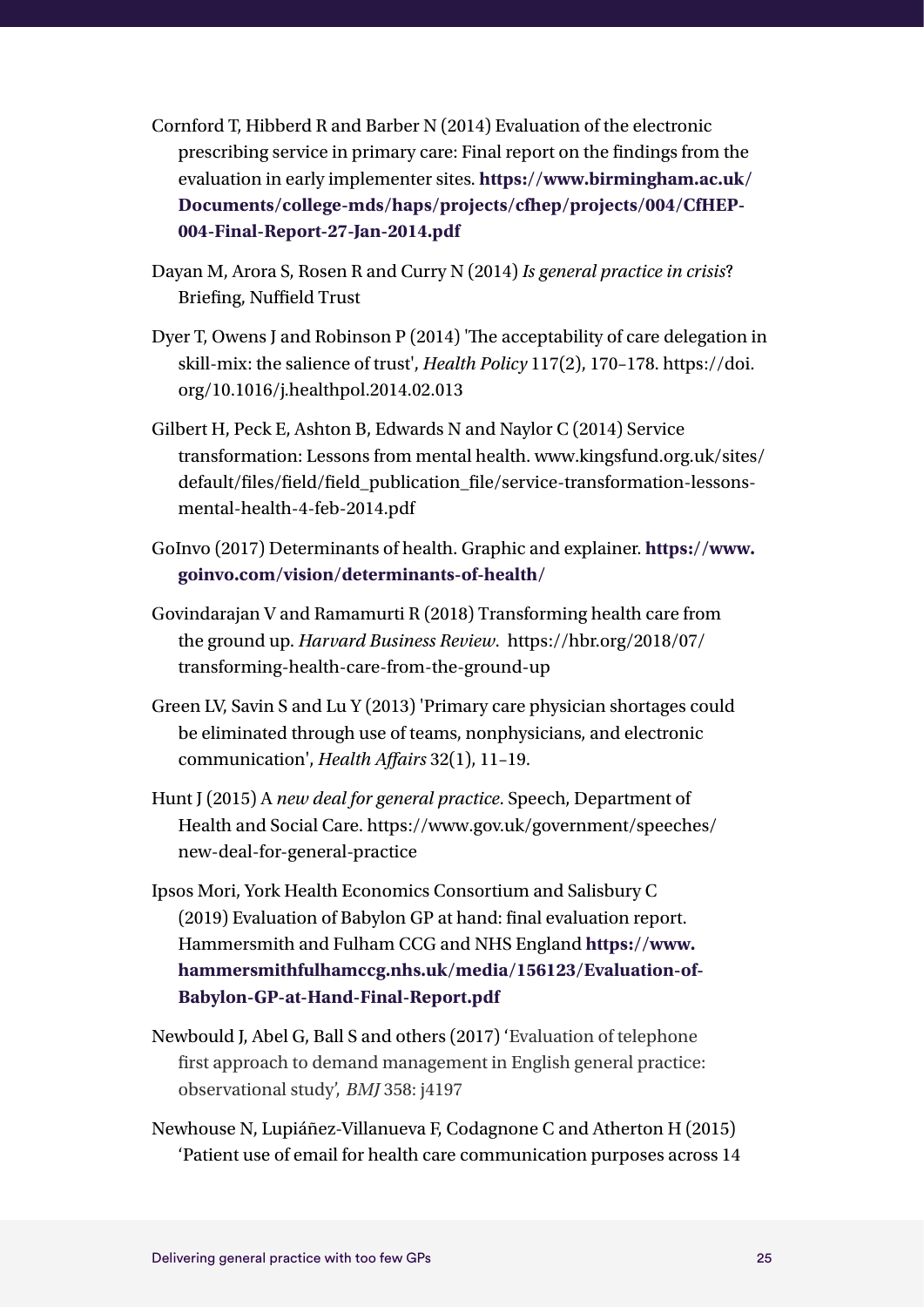European countries: an analysis of users according to demographic and health-related factors. *J Med Internet Res* 17(3): e58.

- NHS Digital (2019a) General Practice Workforce, Final 31 March 2019, experimental statistics data*.* [https://digital.nhs.uk/data-and-information/](https://digital.nhs.uk/data-and-information/publications/statistical/general-and-personal-medical-services/final-31-march-2019-experimental-statistics) [publications/statistical/general-and-personal-medical-services/](https://digital.nhs.uk/data-and-information/publications/statistical/general-and-personal-medical-services/final-31-march-2019-experimental-statistics) [final-31-march-2019-experimental-statistics](https://digital.nhs.uk/data-and-information/publications/statistical/general-and-personal-medical-services/final-31-march-2019-experimental-statistics)
- NHS Digital (2019b) General Practice Workforce, Final 31 March 2019, experimental statistics. **[https://digital.nhs.uk/data-and-information/](https://digital.nhs.uk/data-and-information/publications/statistical/general-and-personal-medical-services/final-31-march-2019-experimental-statistics) [publications/statistical/general-and-personal-medical-services/](https://digital.nhs.uk/data-and-information/publications/statistical/general-and-personal-medical-services/final-31-march-2019-experimental-statistics) [final-31-march-2019-experimental-statistics](https://digital.nhs.uk/data-and-information/publications/statistical/general-and-personal-medical-services/final-31-march-2019-experimental-statistics)**
- NHS England (2016a) *The General Practice Forward View*.
- NHS England (2016b) *Supporting sustainable general practice: Innovation in Primary Care – Examples and Case Studies For General Practice.*
- NHS England (2019a) *The NHS Long Term Plan*.
- NHS England (2019b) A five-year framework for GP contract reform to implement The NHS Long Term Plan.
- NHS England (2019c) *Investment and evolution*.
- Nelson P, Martindale A-M, McBride A, Checkland K and Hodgson D (2018) 'Skill-mix change and the general practice workforce challenge', *British Journal of General Practice* 68(667), 66–7.
- Primary Care Workforce Commission (2015) *The future of primary care. Creating teams for tomorrow*. Report, Primary Care Workforce Commission
- Pype P, Mertens F, Helewaut F and Krystallidou D (2018) 'Healthcare teams as complex adaptive systems: understanding team behaviour through team members' perception of interpersonal interaction', *BMC Health Services Research* 18
- Royal College of General Practitioners (RCGP) (2016). Think GP. **[https://www.](https://www.rcgp.org.uk/thinkGP) [rcgp.org.uk/thinkGP](https://www.rcgp.org.uk/thinkGP)**
- Reeve J and Byng R (2017) 'Realising the full potential of primary care: uniting the 'two faces' of generalism'*, British Journal of General Practice* 67(660), 292-293.

Rimmer A (2018) 'GP trainees recruited in England surpass target', *BMJ* 363.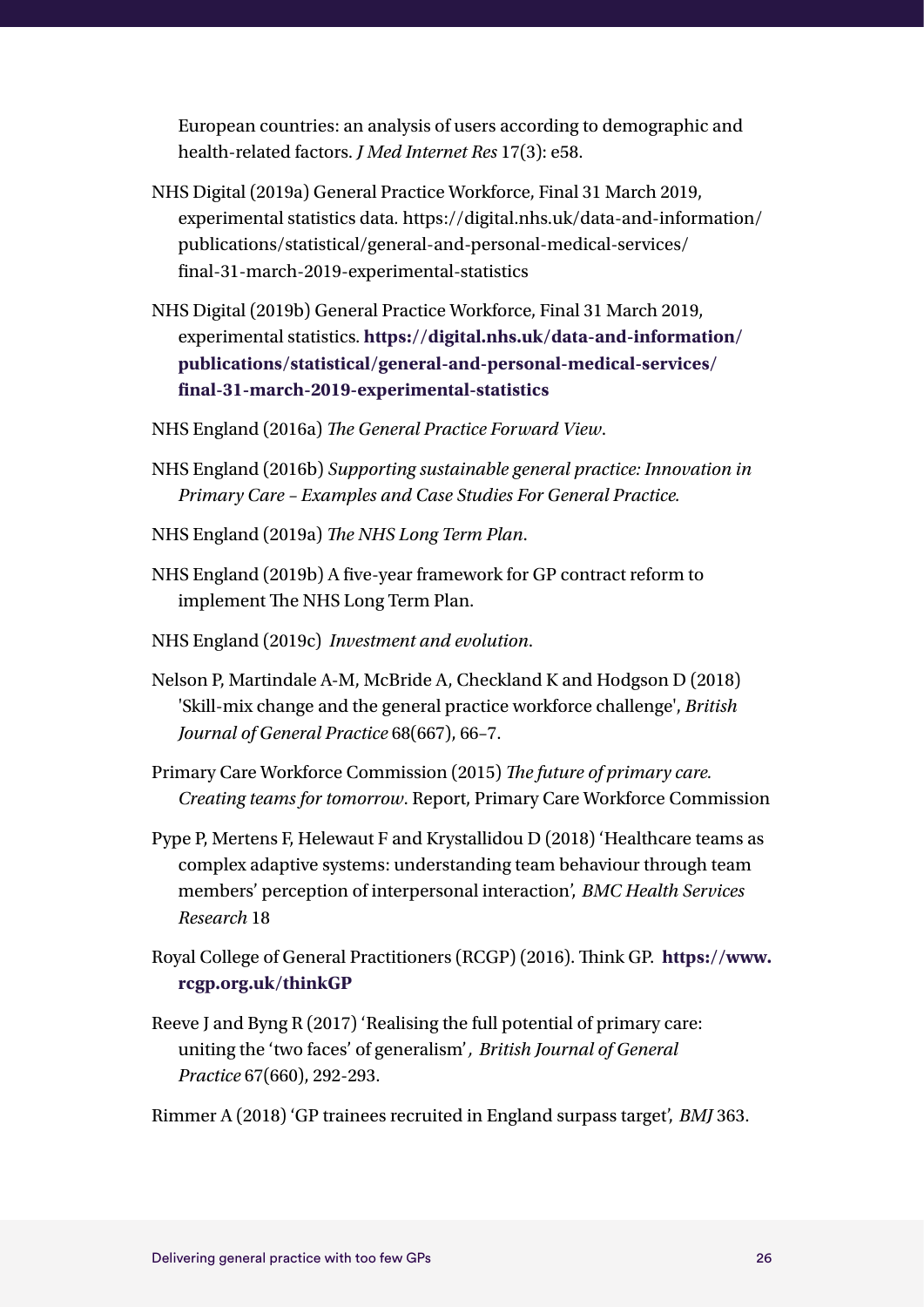Rosen R (2018) Divided we fall: getting the best out of general practice. Research report, Nuffield Trust

- Semigran H, Linder [J,](https://www.bmj.com/content/351/bmj.h3480#aff-2) Gidengil C and Mehrotra A (2015) 'Evaluation of symptom checkers for self diagnosis and triage: audit study', BMJ 351: h3480
- Siddique H (2018) 'More than 1 million patients forced to change GP since 2013'. The Guardian, 30 May. **[https://](https://www.theguardian.com/society/2018/may/30/more-than-1-million-patients-forced-to-change-gp-since-2013) [www.theguardian.com/society/2018/may/30/](https://www.theguardian.com/society/2018/may/30/more-than-1-million-patients-forced-to-change-gp-since-2013) [more-than-1-million-patients-forced-to-change-gp-since-2013](https://www.theguardian.com/society/2018/may/30/more-than-1-million-patients-forced-to-change-gp-since-2013)**
- Snow-Miller R (2015) Building the workforce: the new deal for general practice. RCGP, BMA and NHS England. https://www.england.nhs.uk/ commissioning/wp-content/uploads/sites/12/2015/01/building-theworkforce-new-deal-gp.pdf
- Stacey D, Légaré F, Lewis K, Barry MJ, Bennett CL, Eden KB, Holmes-Rovner M, Llewellyn-Thomas H, Lyddiatt A, Thomson R and Trevena L (2017) 'Decision aids to help people who are facing health treatment or screening decisions?', *Cochrane Review*, 12 April.
- Vansteenkiste M and Sheldon KM (2006) 'There's nothing more practical than a good theory: Integrating motivational interviewing and selfdetermination theory', *British Journal of Clinical Psychology* 45: 63–82

Wanless D (2004) *Securing good health for the whole population*. Final report.